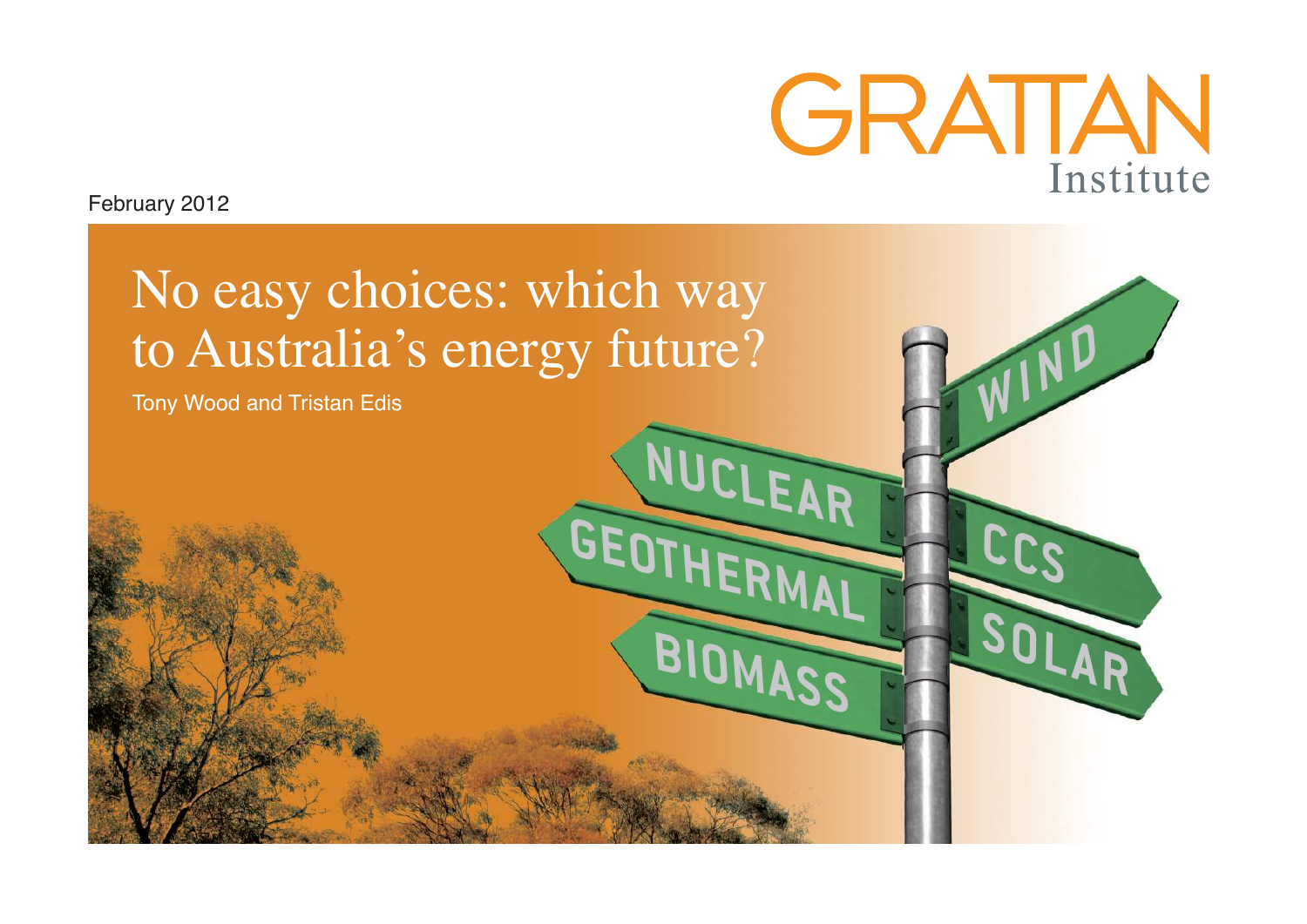

## **Grattan Institute Report No. 2012-2, February 2012**

This report is accompanied by a publication: *No easy choices: which way to Australia's energy future – Technology Analysis.* The accompanying publication can be downloaded from the Grattan Institute website.

This report was written by Tony Wood, Program Director, Tristan Edis, Research Fellow, Helen Morrow, Associate and Daniel Mullerworth, Associate, Grattan Institute. John Daley, CEO made a substantial contribution and James Button assisted in its preparation.

We would like to thank the members of Grattan Institute's Energy Reference Group for their helpful comments, as well as numerous industry participants and officials for their input.

The opinions in this report are those of the authors and do not necessarily represent the views of Grattan Institute's founding members, affiliates, individual board members or reference group members. Any remaining errors or omissions are the responsibility of the authors.

Grattan Institute is an independent think-tank focused on Australian public policy. Our work is independent, practical and rigorous. We aim to improve policy outcomes by engaging with both decision-makers and the community.

For further information on the Institute's programs, or to join our mailing list, please go to: http://www.grattan.edu.au/

This report may be cited as:

Wood, A., Edis, T., Morrow, H. & Mullerworth, D., 2012, *No easy choices: which way to Australia's energy future?* Grattan Institute, Melbourne.

ISBN: 978-1-925015-18-8

GRATTAN Institute 2012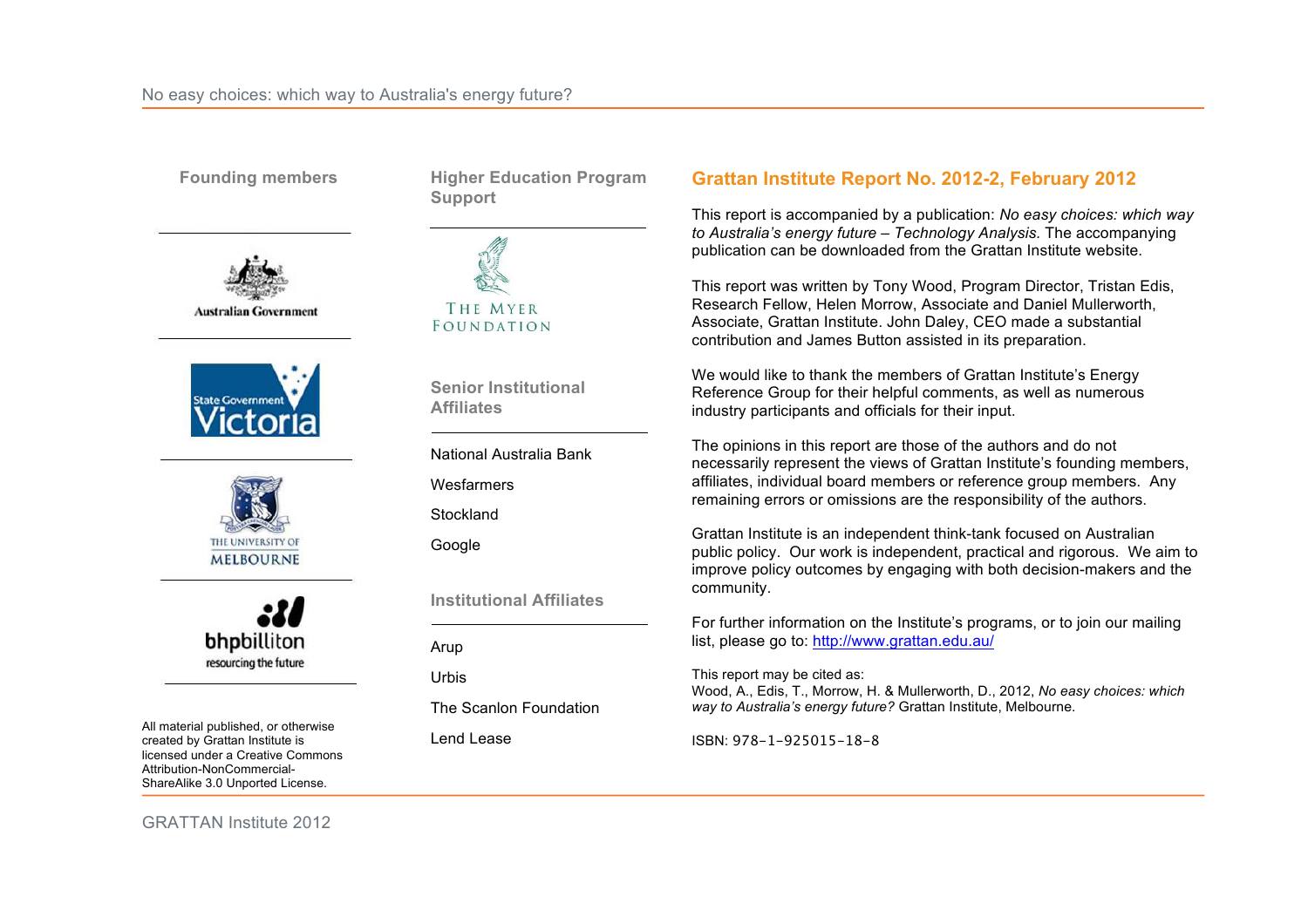# **Overview**

Australia must substantially and relatively quickly change the nature of its electricity supply. The Commonwealth's goal is to reduce Australia's greenhouse gas emissions to 80% below 2000 levels by 2050. Much of this reduction will need to come from changes in electricity production, while keeping energy secure and affordable for Australians.

How might this happen? This report and its companion detailed report assess the prospects for seven technologies that generate electricity with near-zero emissions, and which are already developed enough that large-scale deployment by 2050 is plausible. They are wind, solar PV, geothermal, nuclear, concentrating solar power, carbon capture and storage and bioenergy. We assess the current performance and future potential of each, and what would need to change for it to be deployed at large scale and at sufficiently low cost. Each of these technologies might materially contribute to Australia's future energy mix. All face obstacles to achieving their full potential.

Considering the seven technologies together, Australia has no quick fix or easy choices. Despite current projections, it is possible that none of the technologies can produce power at a scale and at costs similar to today's electricity. In other words, existing policies will not on their own produce the transformation we need. The carbon pricing scheme, while a good start, is not enough. So what is to be done?

First, to minimise uncertainty about future returns due to regulatory changes the government must implement the scheme without compromising its core design and governance. This includes the processes for setting emissions caps and scheme

reviews. Markets must be the primary mechanism by which Australia reduces its emissions.

To ensure markets work properly, government must also remove barriers to deployment of several technologies, such as transmission connection hurdles and subsidies to incumbent technologies. Yet even then, it remains unlikely that enough funds will be invested in the short term to give any of the low-carbon technologies a chance to deliver. The reasons are many. Early movers face higher costs than followers. Finance costs are higher for technologies that are not well understood. New infrastructure and regulatory frameworks must be developed, imposing delays and costs on early movers. Resource mapping is inadequate and some technologies lack long-term public support.

Early movers get little reward for paying these higher costs. Because electricity is an undifferentiated product, innovations do not earn more, and intellectual property may not be defensible. Early movers cannot bank the full value of projected higher longterm revenues for low-emissions electricity because government policy on climate change and energy is inherently unreliable.

As a result, private sector investment will deliver less than the best outcome for Australia. Governments should therefore support research and development in areas of national interest, and demonstration and early-stage deployment of a suite of technology options. It is not easy for governments to steer a course between, on the one hand, inadequate support for lowcarbon technologies, and on the other, picking winners or favouring one technology over another. How they should do so will be the subject of a forthcoming Grattan report.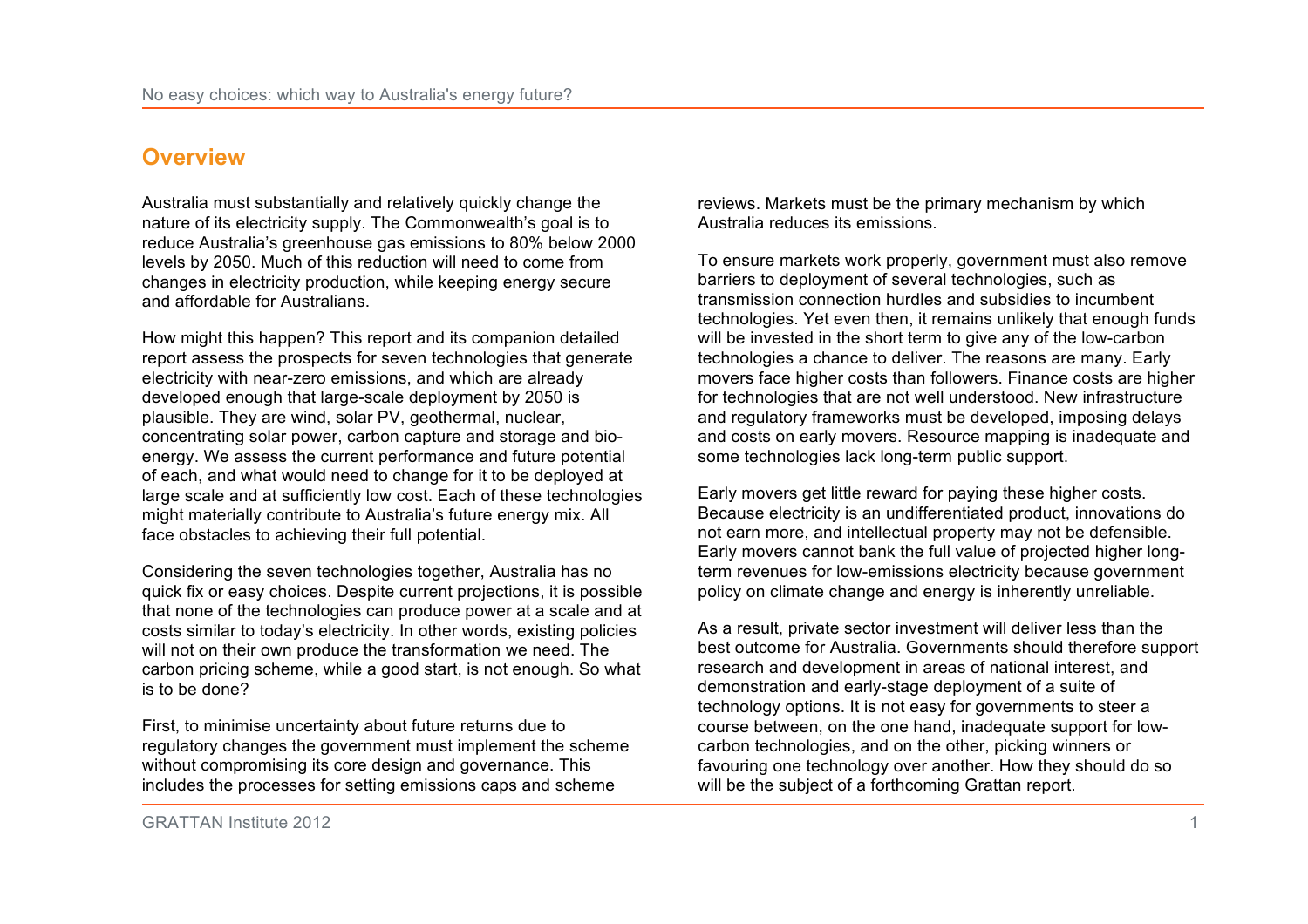# **Table of Contents**

| 3 Australia's portfolio of near-zero emissions technology  8 |  |
|--------------------------------------------------------------|--|
|                                                              |  |
|                                                              |  |
|                                                              |  |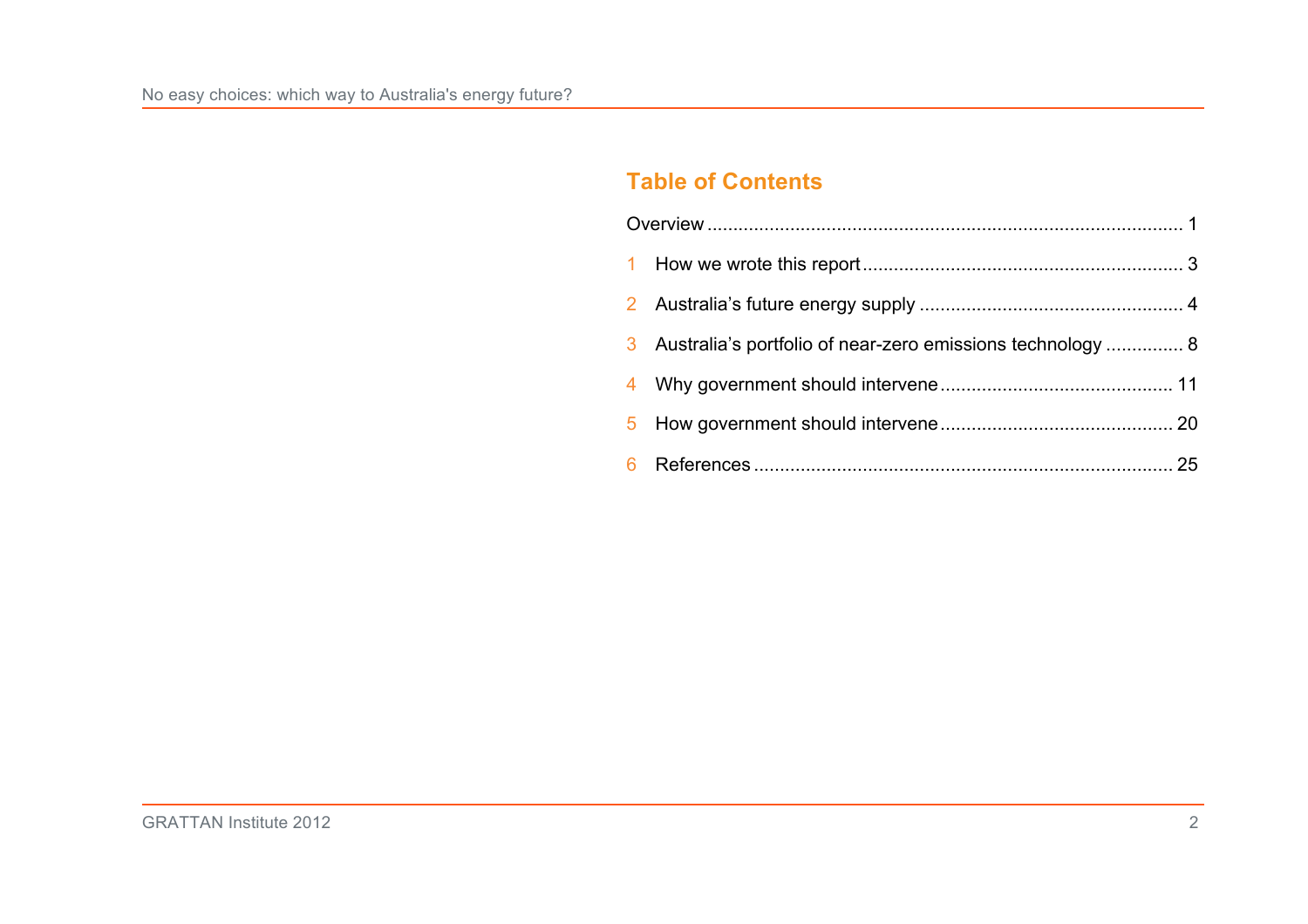## **1 How we wrote this report**

In this report, we have assessed the challenge of transforming Australia's electricity sector by looking at the scale and speed of what is required. We have done so by analysing seven lowemission electricity technologies with the potential to make a big difference in a relatively short time. These technologies also have the potential to be commercially feasible when projections of their future cost are tested against economic forecasts of future prices in Australia to the order of \$100 to \$150 per megawatt-hour.

This report sets out the findings of the technology assessments and reviews the implications for government policy in terms of developing and deploying low emissions electricity technology. An accompanying publication: *No easy choices: which way to Australia's energy future – Technology Analysis,* available on the Grattan Institute, website, assesses each of the seven lowemissions technologies in detail. It also includes a review of the barriers that the transmission network can pose to large-scale deployment of low-emissions energy technologies. The grid is a special case, being monopoly infrastructure and essential to electricity supply.

This report focuses on the electricity supply mix and does not address the role of energy efficiency in climate change policy. Improvements in energy efficiency could slow projected energy demand and relax the timeframes in which technology scale-up is required.

The report assesses the role of government in developing low emission technologies. A second report will examine in detail the range of policy instruments through which this role could be exercised.

Our analysis has drawn on the expertise of many individuals with specific expertise in the various fields, for which we are grateful. Grattan Institute also acknowledges the input of its Reference Group. We take full ownership of the report, its conclusions and any errors or emissions it might contain.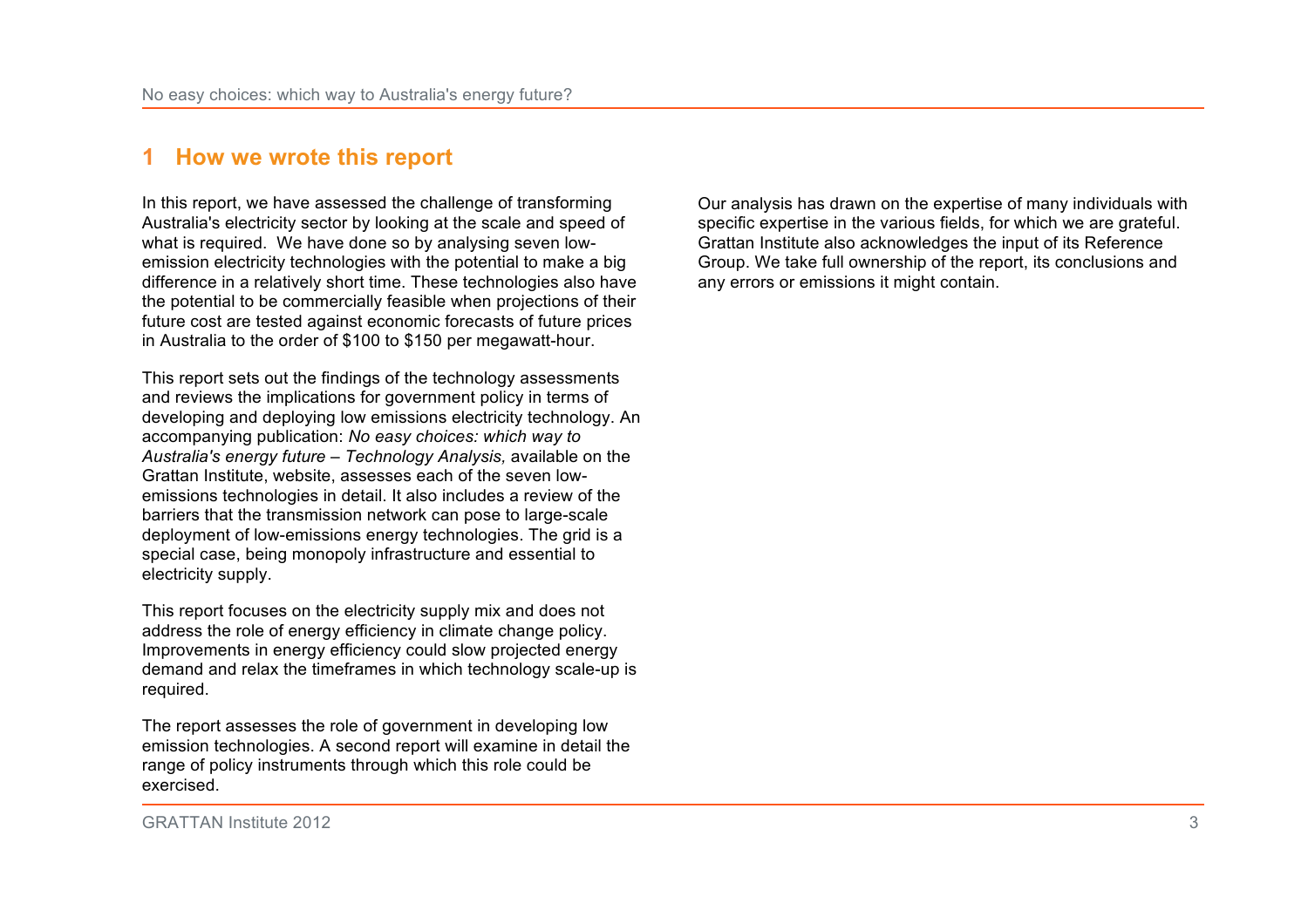# **2 Australia's future energy supply**

### **2.1 Australia's electricity sector must change substantially and quickly**

The Commonwealth Government has committed to reduce Australia's greenhouse gas emissions by 80 per cent of 2000 levels by 2050. This is in line with a global objective to limit the risk of an increase in average global temperature of more than two degrees.

Historically, stationary energy policy in Australia has focussed on supplying electricity that is both secure and affordable. Australia has now effectively added a third objective: achieving low-carbon electricity generation within the coming four decades.

The goal could be achieved in a number of ways, but a large part is likely to come from reductions in Australia's physical emissions, and from changes in the mix of Australia's electricity technology supply, since it is the major contributor to these emissions.<sup>1</sup> Other ways to meet Australia's emissions targets are either more risky or less plausible.

For example, it would be unwise to rely entirely on international emissions permits, in which Australia achieves its carbon targets by buying emissions reduction achieved overseas. Buying such permits could play an important role in reaching targets, as other countries may be able to cut their emissions more cheaply than in Australia. But there is considerable uncertainty as to how international agreements and linkages will develop. The risk is that Australia's emissions trading partners will not recognise high

levels of Australian abatement originating in other countries (for instance in Asia or Africa), especially if there is no international agreement to enforce common standards for accounting and verification of abatement projects.

In this scenario, countries that have invested in abatement at home may seek to protect their markets from 'dodgy carbon' goods. Australia could be disadvantaged by border taxes designed to level the playing field.

Figure 2.1, based on projections modelled for the Australian Treasury for global and Australian electricity sector emissions indicates the scale of the changes that this challenge demands.

It is clear that we cannot rely simply on fuel switching to gas-fired electricity to achieve all our emissions reductions. Conventional gas-fired power plants can achieve a carbon intensity of about 0.4 tonnes of CO<sub>2</sub> emitted per megawatt-hour of electricity produced. While this is a substantial cut on most current power generation – the carbon intensity of coal-fired power stations is between 0.8 and 1.2 tonnes of  $CO<sub>2</sub>$  for every megawatt-hour -- it is too high to be a sole long-term solution. It is estimated that Australia must achieve a carbon intensity of 0.2 tonnes of  $CO<sub>2</sub>$  per megawatthour or lower if it is to meet its targets.<sup>2</sup>

 $\overline{1}$  $1$  DCCEE (2011), Garnaut (2008)

GRATTAN Institute 2012 4

 2 Australian Treasury (2011)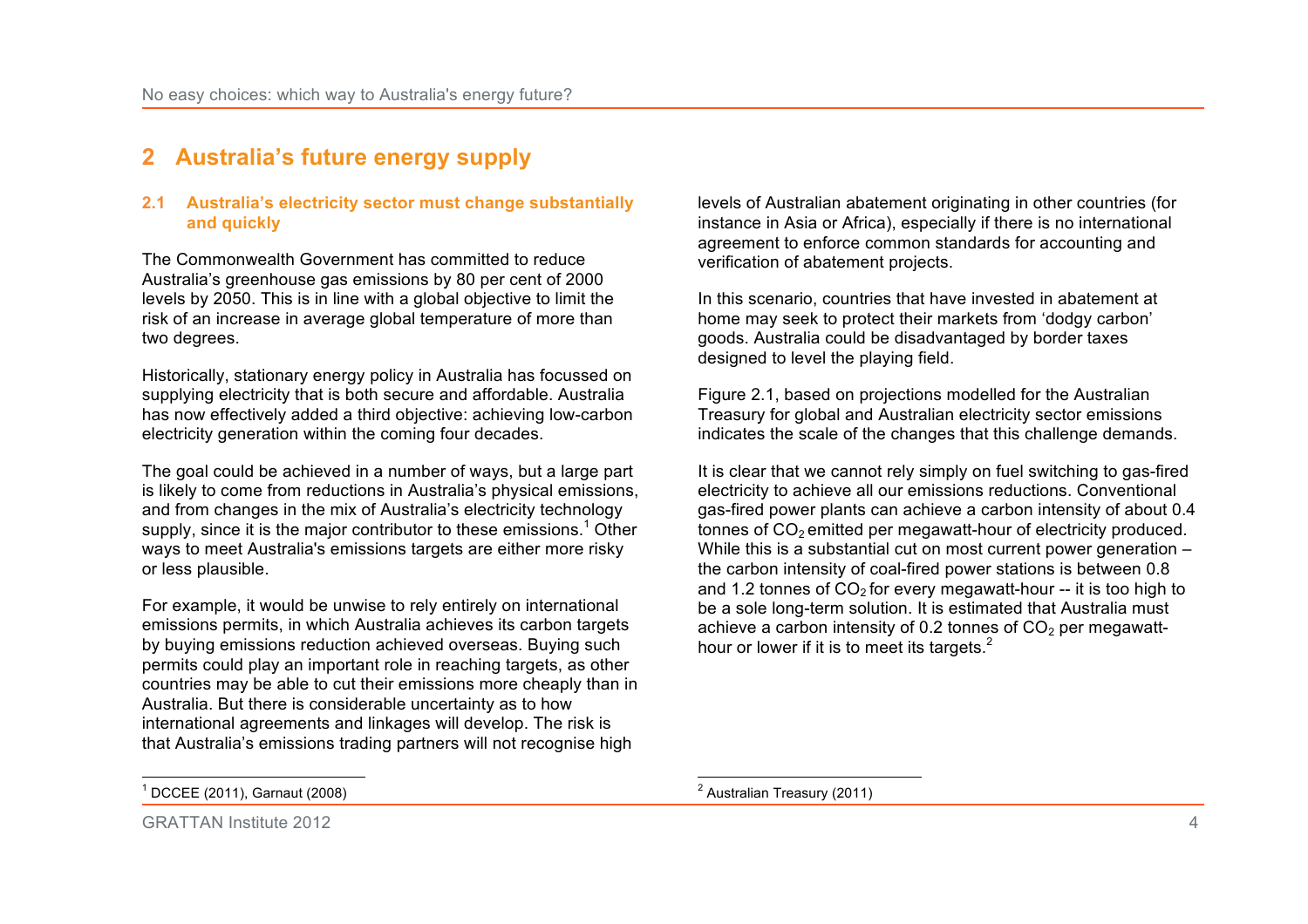**Figure 2.1 Projected electricity emissions intensity under average of 450ppm and 550ppm scenarios**





*Source: The Australian Treasury, (2011)*

This will require large-scale change in Australia's stationary energy sector. Gas can play a important bridging role, but in the longer-term Australia will need to either retrofit existing coal and gas plants with Carbon Capture and Storage technology (CCS) or replace them with low- or zero-carbon technologies. Economic modelling for the Australian Treasury (Figure 2.2) indicates the degree and speed of required change.

#### **Figure 2.2 Projected sources of Australian electricity generation under average of 450ppm and 550ppm scenarios**



*Source: The Australian Treasury,( 2011)*

This modelling foresees a major ramp-up of renewable energy from under 10% market share to become the largest source of electricity. All of this growth comes from non-hydro renewable sources that currently represent only 4% of current electricity supply. CCS is also modelled to rapidly ramp-up, from zero to 30% share, largely from 2030 to 2050.

Modelling projections depend on assumptions of future technology costs and should not be taken as forecasts. The projections can disguise the high level of uncertainty about the assumptions across all of the technologies, and the future energy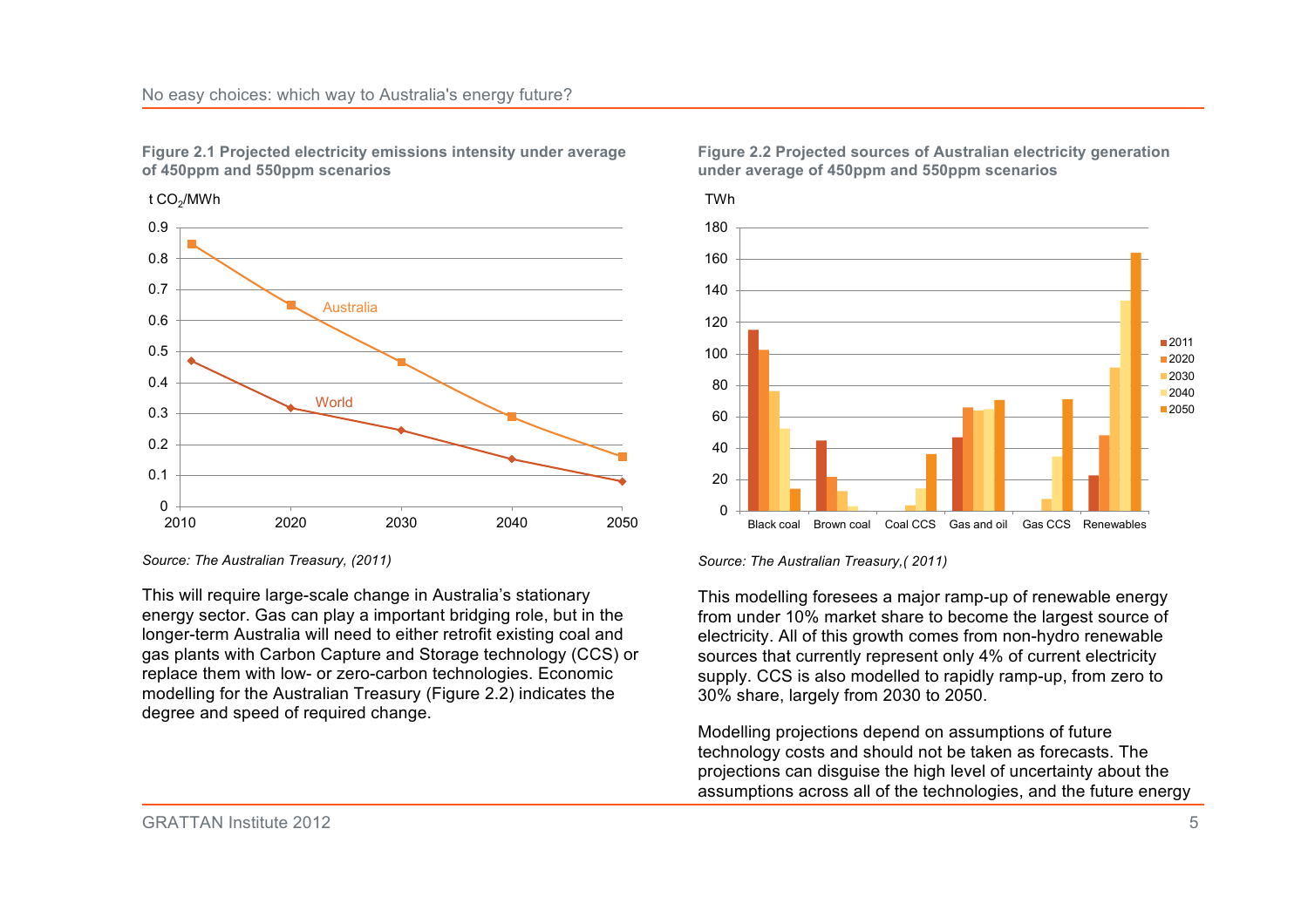mix could be completely different. However, the scale and timing of the shift to low-emission technologies will be the same regardless of the costs of the individual technologies. Such a rapid shift both globally and in Australia poses serious questions. For such a large change to occur, what must happen and by when?

#### **2.2 Current technology cannot meet all of Australia's electricity supply objectives**

A range of technologies available today can generate electricity at or below 0.2 tonnes of  $CO<sub>2</sub>$  per megawatt-hour and have significant scale-up potential (excepting hydro, for which little expansion is feasible in Australia). Yet none currently represents more than 2% of Australia's electricity supply and their future technical and economic potential is shrouded in uncertainty. To achieve the transition smoothly and affordably, the most important task will be to further refine the underlying power technologies such as wind turbine blades, photovoltaic cells and fuel combustion. But various resources, capabilities and infrastructure are also needed to deploy new technologies in Australia at competitive cost. These include new transmission, pipelines, resource maps, market frameworks, regulations and specific engineering skills.

At present low emissions electricity costs significantly more than current electricity market wholesale prices. The estimates shown in Figure 2.3 range from three to five times the current wholesale price for electricity in Australia of between about \$30 and \$40 per megawatt-hour.

**Figure 2.3 Estimated electricity generation costs prior to 2015**



*Note: The range of estimates reflects major differences in these sources' assumptions about the cost of fuel, labour, capital (including finance), capacity factor and exchange rates. Some assumptions may not be realistic for current Australian circumstances and the range and relativities are primarily illustrative.*

*Sources: Estimates for all technologies, except nuclear and biomass, are taken (where available) from ACIL Tasman (2010), EPRI (2010), Hayward, et al. (2010), IEA (2010), ROAM Consulting (2011) and SKM-MMA (2011), the EPRI, Hayward et al and IEA sources as reported in CSIRO (2011). Estimates for LCOE of nuclear power are taken from the following sources:Keystone Centre (2007), UK BERR (2007), MIT (2009), EPRI (2010), Citigroup Global Markets (2009), Moody's Investor Services (2008), Severance (2009) and CSIRO (2011). Biomass figures are from IEA Bioenergy (2009) and SKM-MMA (2011). Prices are in 2009 dollars. Data for all technologies includes a carbon price of \$28/t except one CCS estimate, which assumes a price of \$25/t, and all nuclear power, which do not account for a carbon price.*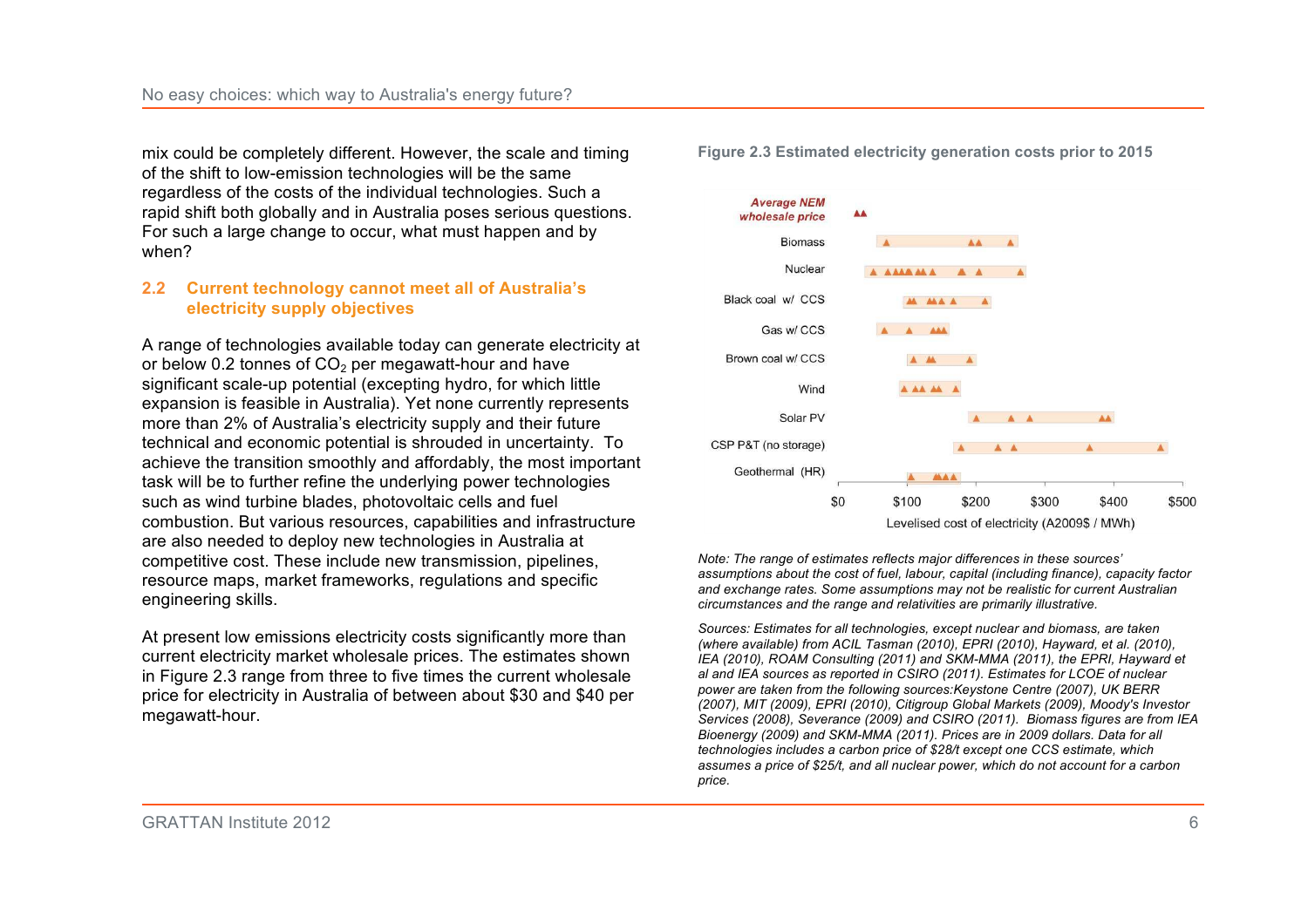As Figure 2.3 shows, even the near-term costs for low-emissions electricity are highly uncertain. Expert estimates vary widely, even for current costs, because most of our technology options are still immature – they have not been deployed at significant scale in Australia. Two exceptions to this are wind power and some forms of bioenergy.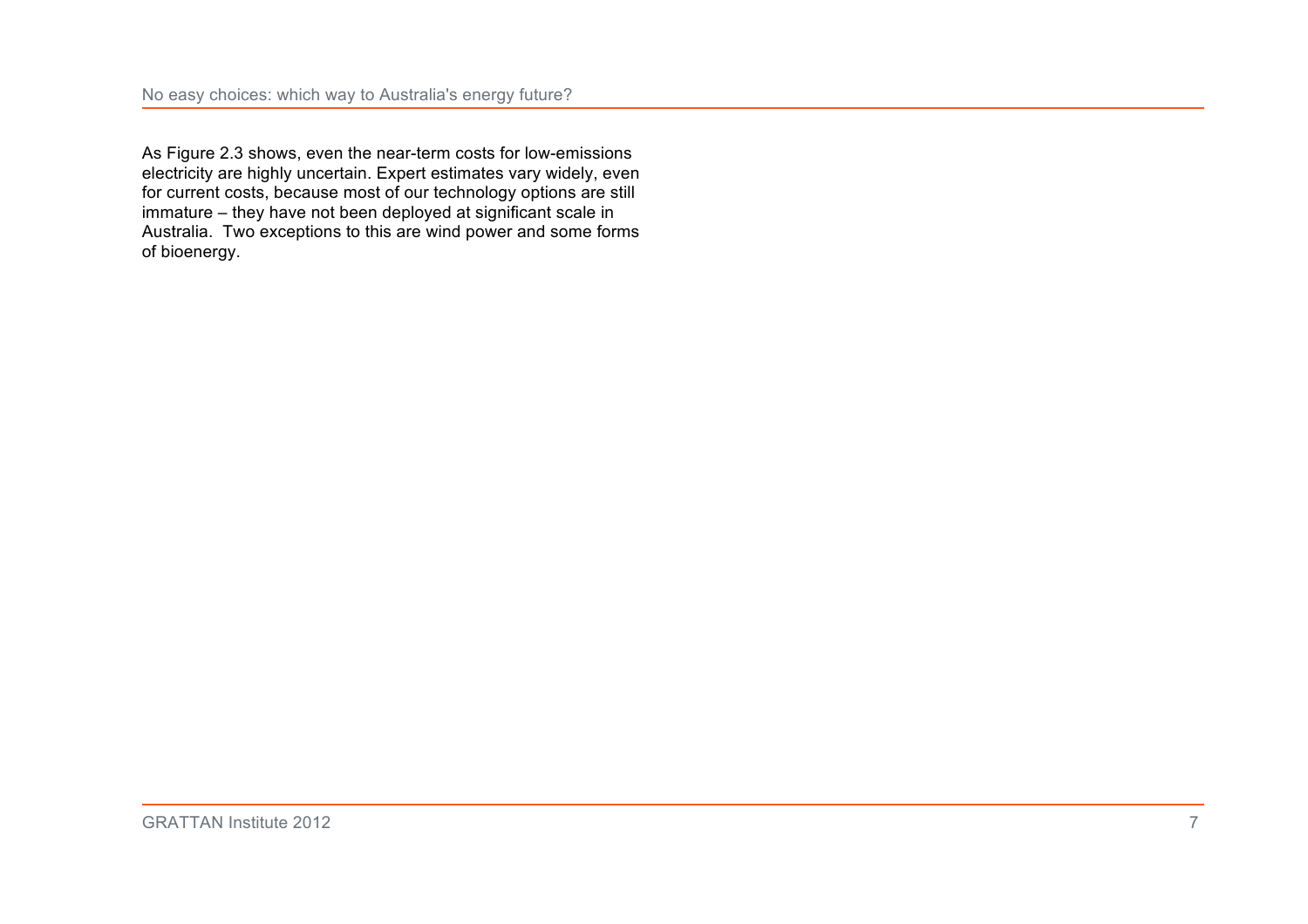# **3 Australia's portfolio of near-zero emissions technology**

This report assesses the prospects for seven near-zero emissions technologies, all of which could materially contribute to Australia's future energy mix, as summarised in Table 3.1. The shading in this table indicates the depth of the obstacles to commercial deployment of the technology as a material part of Australia's electricity generation.

This assessment has implications for Australia's strategy for low emissions electricity.

**It is possible that none of the technologies can produce power at a scale and at costs similar to today's electricity**.

Australia has no quick fixes or easy choices. Wind and solar PV may well become commercial if carbon prices rise to forseeable levels over the next 20 to 30 years. However, these technologies can inherently not provide more than about 50% of Australia's electricity needs without storage technologies whose commercial viability remains uncertain.

**Given the lack of any "sure bets", Australia should maintain** 

**all the options.** This does not imply that *Australian* governments need to support research and development of every technology. However, it does suggest that government should support demonstration plants of any technology sufficiently developed that commercial application is within sight.

**There are significant barriers for each technology for which governments are responsible**. In particular, better network regulation, and government assessments of solar and geological resources, are required, as discussed below.

**Without government support beyond a carbon price, none of the technologies is likely to be developed** to be commercially competitive, demonstrated, or deployed in Australia. The current deployment of wind and solar PV in Australia has depended on government support for financial viability. Whether *Australian*  governments should support the development of any of these technologies is discussed further below.

**CCS and nuclear are unlikely to be demonstrated in Australia in the near future unless government takes on most of the material risks of the project**. The demonstration of these technologies in Australia involves risks that only government is in a position to bear.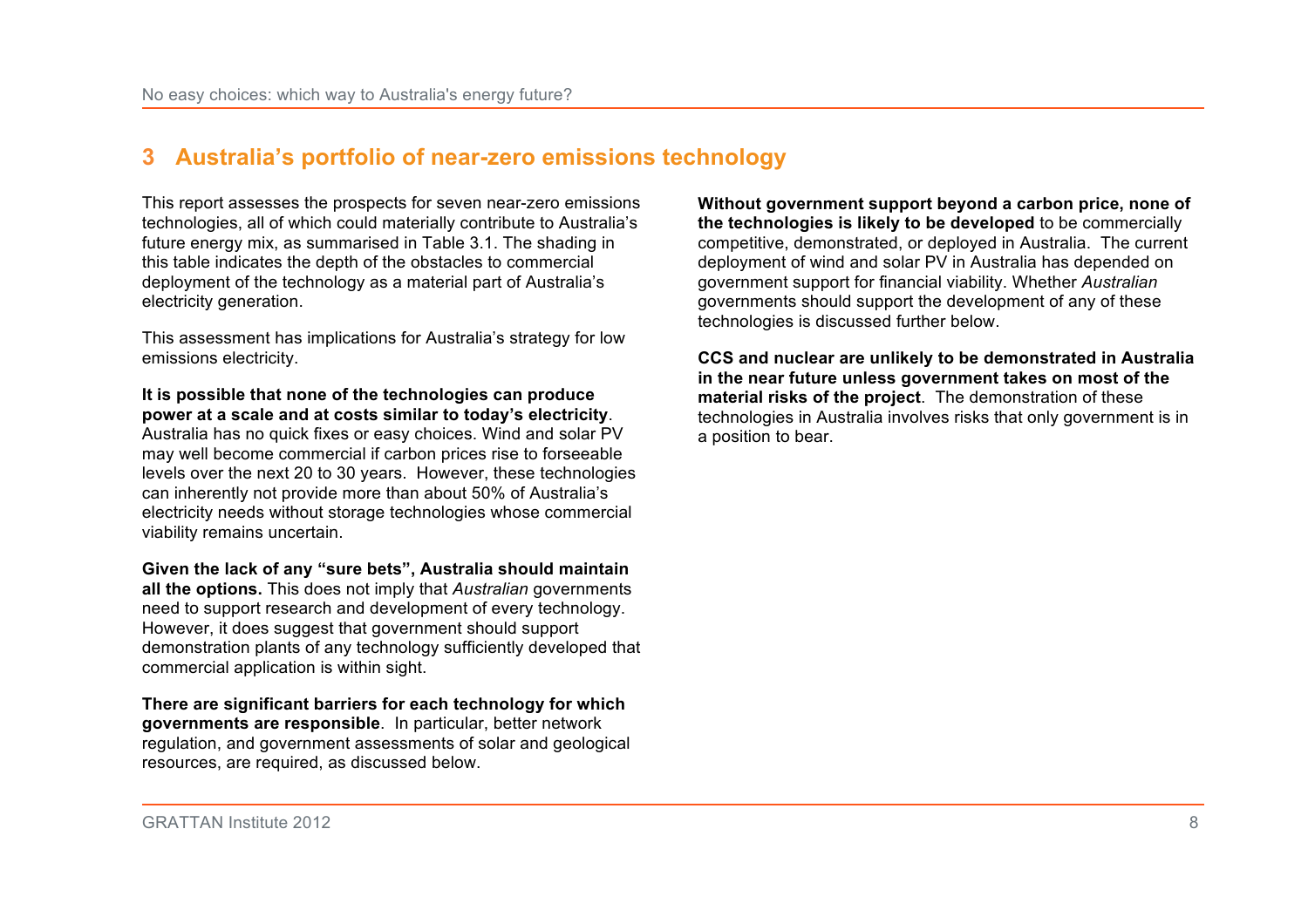|  |  |  |  | Table 3.1 Summary of technology assessments |
|--|--|--|--|---------------------------------------------|
|--|--|--|--|---------------------------------------------|

|                              | <b>Scaleability</b>                                                                                                                                   | <b>Current costs and rate of decline</b>                                                                                                                                                                                                                                                         | <b>Extent of commercial</b><br>deployment                                                       | Prospects for near term<br>private sector<br>involvement                                                                                                                                                     | <b>Government barriers</b>                                                                                                                                                                                                                                                                                     |
|------------------------------|-------------------------------------------------------------------------------------------------------------------------------------------------------|--------------------------------------------------------------------------------------------------------------------------------------------------------------------------------------------------------------------------------------------------------------------------------------------------|-------------------------------------------------------------------------------------------------|--------------------------------------------------------------------------------------------------------------------------------------------------------------------------------------------------------------|----------------------------------------------------------------------------------------------------------------------------------------------------------------------------------------------------------------------------------------------------------------------------------------------------------------|
| Wind                         | Could supply at least 20%<br>of Australia's electricity<br>needs.<br>Given wind variability,<br>other sources also<br>required                        | Can scale up rapidly at less than key<br>benchmark of \$150/MWh, although<br>cost decline has flattened                                                                                                                                                                                          | Significant deployment<br>underway in Australia                                                 | <b>Significant investment</b><br>underway given effective<br>subsidy through 20%<br>renewable energy target<br>Private sector readily<br>involved, provided that<br>some government support<br>is maintained | Grid infrastructure and system<br>integration needs to be improved for<br>remote sites to support multiple,<br>expensive and timely network upgrades.<br>Community resistance to wind farm<br>noise can achieve a high profile: the<br>regulatory framework needs to provide<br>certainty for all stakeholders |
| Solar PV                     | Could generate more than<br>30% with grid integration<br>management; significantly<br>more with viable storage                                        | Costs are fair, not yet competitive with<br>wind, but falling rapidly<br>Value depends on local network and<br>timing of peak demand                                                                                                                                                             | Already widespread in<br>Australia, but not yet at<br>scale to impact grid                      | Growing strongly from<br>existing base, but<br>dependent on existent<br>government subsidies                                                                                                                 | Large-scale deployment constrained by<br>integration with electricity distribution<br>grid, in which Australia lacks skills and<br>knowledge.                                                                                                                                                                  |
| Concentrating<br>solar power | Resource sufficient to<br>meet all of Australia's<br>electricity needs<br>Thermal storage and gas<br>cogeneration needed to<br>overcome intermittency | Currently uncommercial; costs<br>(particularly mass production of<br>components, better solar field<br>engineering, and more efficient<br>temperature fluids) may decline with<br>development and broad deployment.<br>Towers likely to be cheaper than other<br>CSP technologies in medium term | Some deployment<br>overseas, but limited scale<br>as high cost relative to wind<br>and solar PV | Some involvement already<br>in Australia, but dependent<br>on government subsidies                                                                                                                           | Grid infrastructure and system<br>integration need to be improved for<br>remote sites (as per Wind).<br>Government needs to collect and<br>disseminate solar radiation data, given<br>knowledge spillovers.                                                                                                    |
| Geothermal                   | Abundant resource in<br>Australia could underpin a<br>major contribution                                                                              | Reliability and costs highly uncertain<br>as still at exploration and<br>development stage, with fundamental<br>engineering challenges in reservoir<br>management                                                                                                                                | Minimal deployment in<br>Australia, although private<br>companies involved in<br>exploration    | May be involved in more<br>accessible shallower Hot<br>Sedimentary Aquifer, which<br>will also develop experience<br>and investor confidence to<br>exploit the more difficult Hot<br>Rocks resource.         | Government needs to map, model and<br>disseminate geological resource data,<br>given knowledge spillovers<br>Grid infrastructure and system<br>integration needs to be improved for<br>remote sites (as per Wind).<br>A clear regulatory framework is required<br>to provide certainty for stakeholders.       |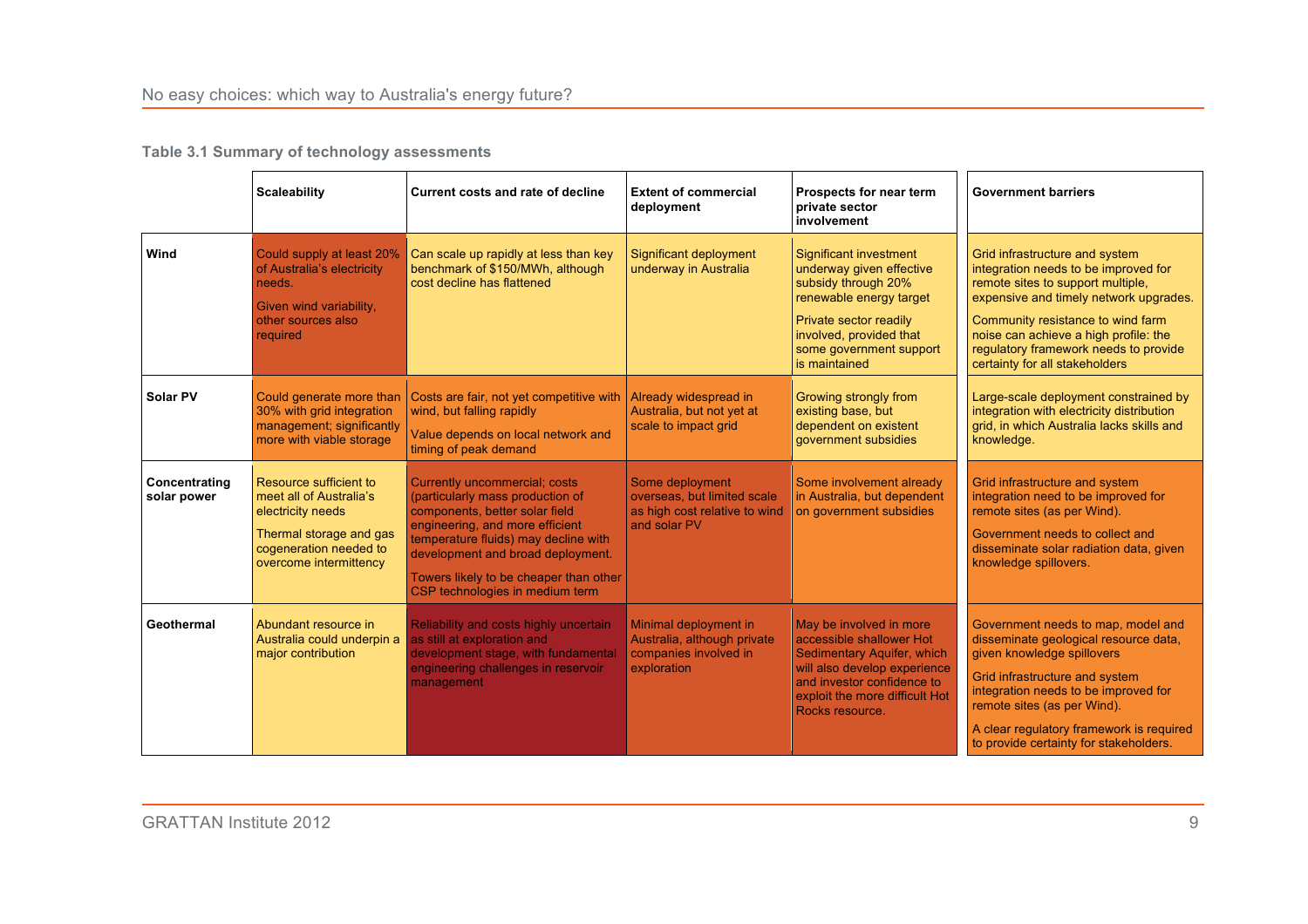|                  | <b>Scaleability</b>                                                                                                                                                                                                                             | Current costs and rate of decline                                                                                                                                                                                                                                                                                                                        | <b>Extent of commercial</b><br>deployment                                                                                                                                                                                           | Prospects for near term<br>private sector<br>involvement                                                                                                                                                           | <b>Government barriers</b>                                                                                                                                                                                                                                                                        |
|------------------|-------------------------------------------------------------------------------------------------------------------------------------------------------------------------------------------------------------------------------------------------|----------------------------------------------------------------------------------------------------------------------------------------------------------------------------------------------------------------------------------------------------------------------------------------------------------------------------------------------------------|-------------------------------------------------------------------------------------------------------------------------------------------------------------------------------------------------------------------------------------|--------------------------------------------------------------------------------------------------------------------------------------------------------------------------------------------------------------------|---------------------------------------------------------------------------------------------------------------------------------------------------------------------------------------------------------------------------------------------------------------------------------------------------|
| <b>CCS</b>       | Could contribute very<br>significantly and extend<br>life of existing and coal<br>and gas plants                                                                                                                                                | Projected costs competitive, but not<br>proven at scale.<br>Early costs will be high as models are<br>developed to integrate different<br>stages and interests                                                                                                                                                                                           | Only deployed for gas<br>production fields, which are<br>much less complex than<br>CCS for power generation                                                                                                                         | Absolute size of investment<br>a major barrier for early<br>mover projects<br>Difficult to set up given<br>complexity of many different<br>stages and industries<br>working together                               | Government needs to map, model and<br>disseminate geological storage resource<br>data, given knowledge spillovers.<br>Clear legal and regulatory frameworks<br>are required to provide certainty for<br>stakeholders.                                                                             |
| <b>Nuclear</b>   | Could meet a large<br>proportion of Australia's<br>electricity needs                                                                                                                                                                            | New-build costs uncertain as limited<br>experience in the last 25 years.<br>Developing designs may be cheaper,<br>safer and more efficient, but at R&D<br>stage and commercially unproven                                                                                                                                                                | No deployment in Australia<br>Widespread deployment<br>overseas in the past, but<br>limited recent deployment in<br><b>Western Europe and North</b><br>American countries.<br>Deployment continuing in<br>several other countries   | Absolute size of investment<br>a major barrier<br><b>Financial and regulatory</b><br>risks make private sector<br>involvement unlikely in<br>Australia without strong<br>public sector support                     | Including legal and regulatory<br>frameworks the lead time in Australia<br>would be 15-20 years. Government<br>could reduce this by about 5 years<br>without committing to build a nuclear<br>power plant<br>Sustained public engagement is<br>essential for developing a nuclear power<br>option |
| <b>Bioenergy</b> | <b>Significant energy</b><br>available, although<br>unlikely to be more than<br>20% of energy demands<br>given competing needs<br>for food.<br>Easy to control short-run<br>output to meet peak daily<br>demand, but some<br>seasonal variation | Not competitive unless supply chain<br>from production to transport improved<br>likely to take over 10 years. Local<br>customisation required, particularly for<br>nature of demand for electricity and<br>heat and feedstock<br>Commercial viability also may be<br>enhanced through improvements to<br>reduce minimum economic scale to<br><5MW plants | <b>Employed at significant</b><br>scale in a number of<br>countries and the<br>combustion technology well-<br>understood.<br><b>Feedstocks with greatest</b><br>potential in Australia only<br>deployed in a handful of<br>projects | Several private sector<br>developers already involved<br>in Australia.<br>At current costs, some form<br>of additional government<br>support will be necessary<br>for meaningful levels of<br>project development. | <b>Grid infrastructure and system</b><br>integration needs to be improved to cater<br>for connection of large number of<br>relatively small power stations in regional<br>areas                                                                                                                   |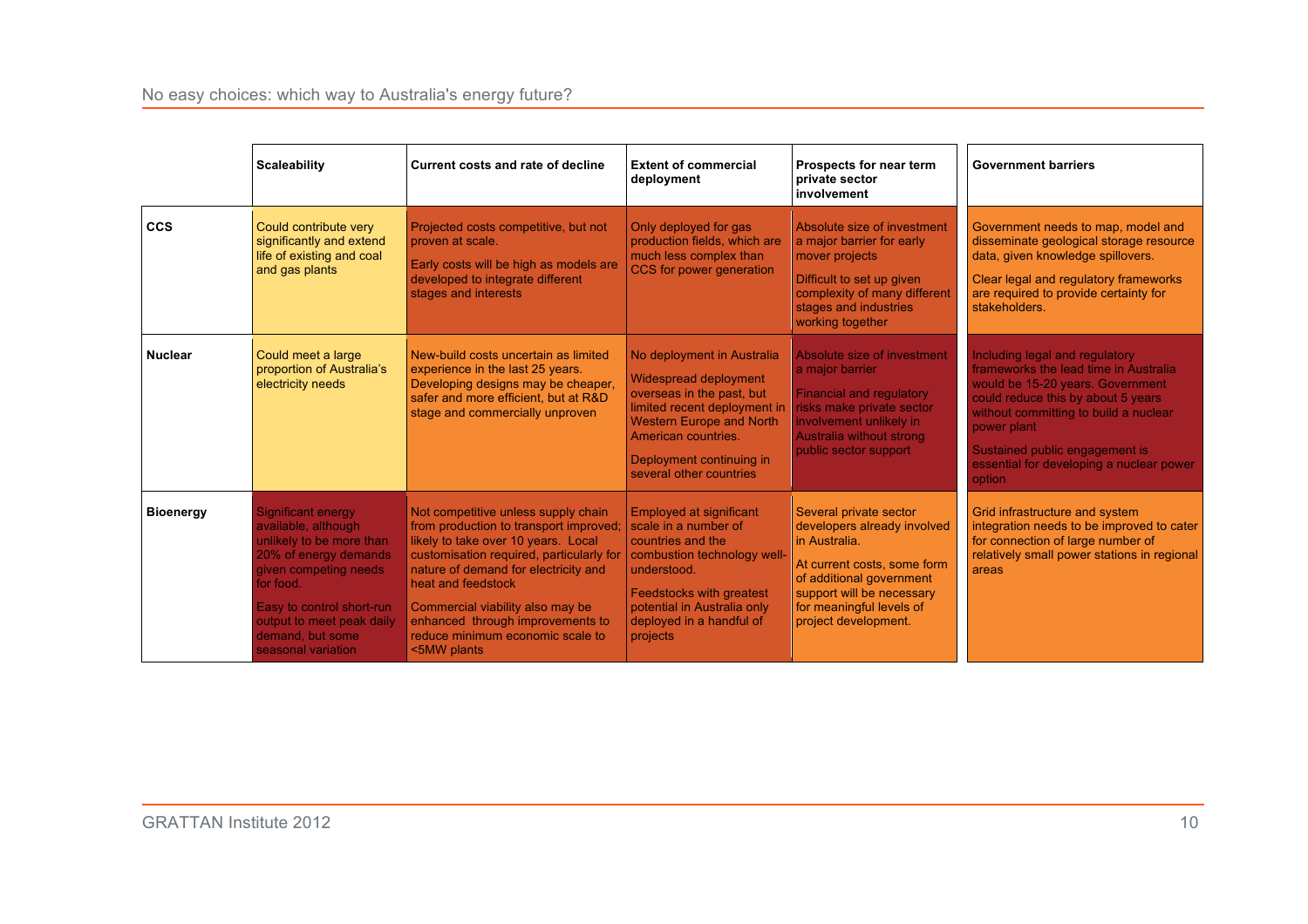# **4 Why government should intervene**

Government intervention beyond a carbon price is required for the development, demonstration and early deployment of low emissions technologies, for a number of reasons.

Markets cannot work properly unless government removes barriers to deployment of several technologies, such as transmission connection hurdles and the enduring subsidies we outline below. Government regulation of transmission distorts electricity generation markets against low emissions technologies and in favour of conventional coal and gas generation.

Even if government removes these obstacles, it remains unlikely that enough will be invested in the short term to give any of the technologies a chance to deliver. That is because early movers face higher costs than followers. Finance costs are higher for technologies that are not well understood. New infrastructure and regulatory frameworks must be developed, imposing delays and costs on early movers. Resource mapping is inadequate and some technologies lack long-term community support.

Early movers get little reward for paying these higher costs. Because electricity is an undifferentiated product, innovations do not earn more, and intellectual property may not be defensible. Early movers cannot bank the full value of projected higher longterm revenues for low emissions electricity because government policy on climate change and energy is inherently not reliable. This section analyses these difficulties in detail.

#### **4.1 Government regulatory barriers**

New technologies do not compete on a level playing field with existing generation technologies, because they face higher barriers to transmission, may not share the subsidies provided to existing energy sources and a "public licence to operate" is not assured.

### **4.1.1 Transmission**

Several potential low emissions electricity technologies would be located in a different geographic pattern to existing generation. Some substantial generators, such as wind, CSP and geothermal, would be far from existing generation centres. Others, such as solar PV and biomass, would involve small generators distributed within existing population centres. Existing transmission networks and network regulation are designed around the assumption that almost all electricity generators will be large plants close to existing centres of generation. Decisions on transmission networks are largely determined by the regulatory framework rather than market forces because transmission is a regulated monopoly business in Australia. The Ministerial Council on Energy, in 2010, noted<sup>3</sup> that transmission network providers "currently have no commercial incentive to build network connections to an efficient scale in anticipation of future connection". The result is that new wind farms or large-scale solar farms may be located to avoid incurring transmission connection charges when alternatives requiring an improved transmission system might have delivered an overall lower cost outcome. New

 $\overline{a}$  $^3$  MCE (2010)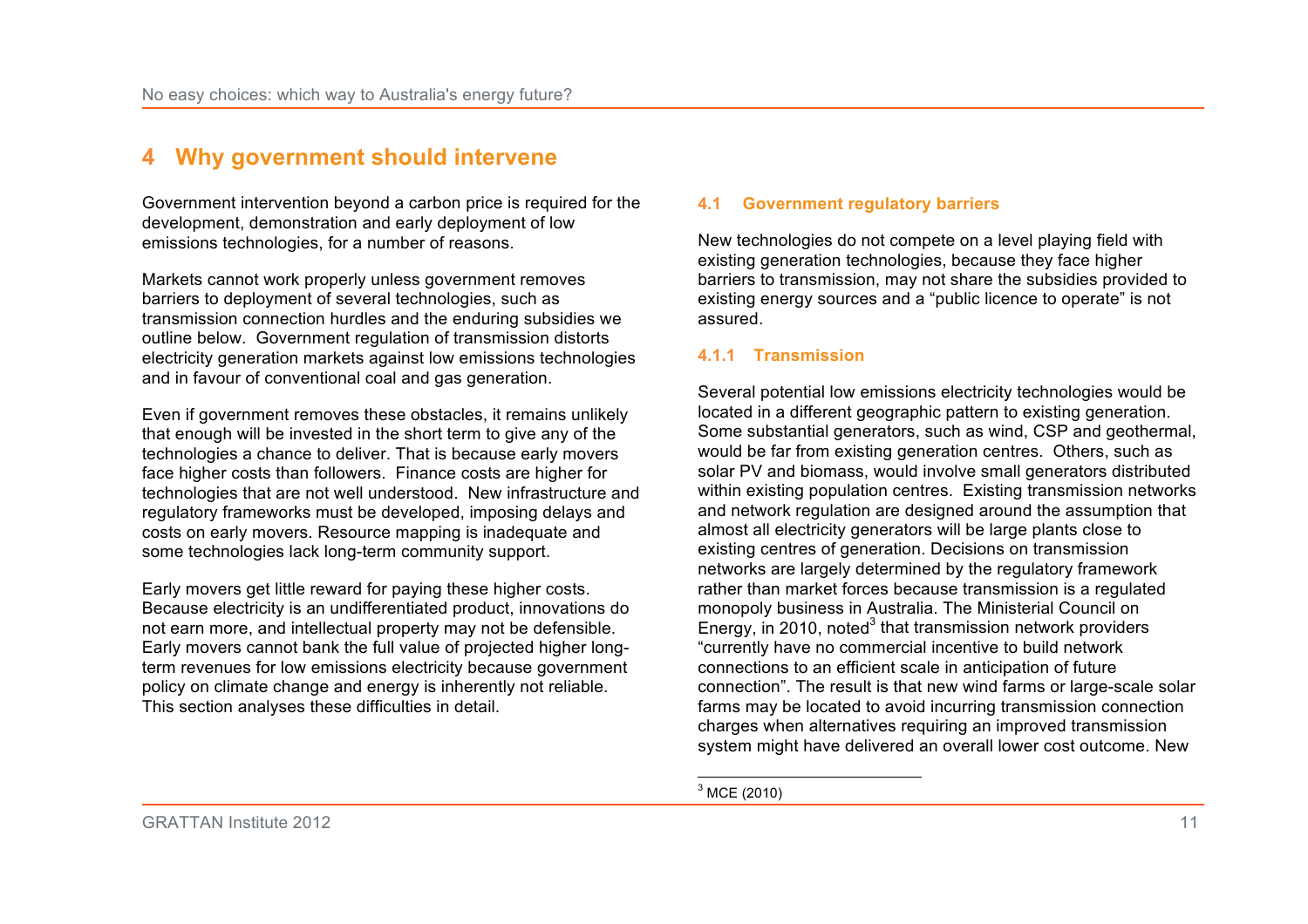regulatory frameworks are required that ensure long-run costefficient trade-offs.

These problems are not unique to Australia. The UK Committee on Climate Change noted<sup>4</sup> that "the market power of incumbent technologies makes it harder for new technologies to enter the market. Supporting infrastructure – primarily grid and pipelines – are built around centralised 'baseload' power supply and are not well suited to remote or distributed generation."

Chapter 9 of the Detailed Report describes the particular barriers to securing transmission connection, including first mover disadvantage, for key low-emissions technologies such as wind, solar thermal, geothermal and large-scale solar PV. Chapter 3 of the Detailed Report sets out the particular barriers that exist in connecting and integrating solar PV within distribution networks, including misalignment of incentives for distributed generation. Removal of these barriers should be a government priority.

## **4.1.2 Subsidies for existing technologies**

Government subsidies to incumbent technologies and structures continue to discourage innovation in new technologies. A 2011 OECD study estimated the level of subsidies for fossil fuels within 24 OECD countries (including Australia) to be in the range of US\$45 billion to US\$75 billion per year over the period 2005- 2010.<sup>5</sup> Australian State and Federal Government budgetary support for fossil fuels was estimated to be US\$7.2 billion per annum, whilst the Australian Taxation Office<sup>6</sup> estimated the

Committee on Climate Change (2010)

 $\overline{a}$ 

GRATTAN Institute 2012 12

subsidies at \$8 billion per annum and the Australia Institute<sup>7</sup>, \$9.3billion. Proposals to reserve a proportion of gas production for domestic use and the New South Wales Government's recent action to subsidise local coal prices for power generation are a further example of such intervention. Based on the reported coal price<sup>8</sup>, and using current prices for coal exports<sup>9</sup>, the effective subsidy would be around \$300 million per year.

## **4.1.3 Lack of public support**

The deployment of new technologies in the community inevitably raises real and perceived concerns about threats to public health, water quality, asset values and visual amenity, among others. Governments influence and/or address such concerns through the way they communicate support or otherwise for new technologies.

Most low-emissions technologies in this report raise some sub-set of such concerns. For nuclear power, there is considerable public concern about the safety of the technology. Public concerns with storage integrity have caused CCS projects in Europe to be delayed or cancelled. Health concerns have been raised from residents close to proposed wind farms. Geothermal plants raise issues about their impact on groundwater, and the interaction of their activities with gas extraction. Inevitably there will be concern about their impact on local geological stability.

Until governments settle the regulations defining how these concerns will or won't be met, people will be more reluctant to invest in new technologies rather than in incumbent technologies

 $\overline{a}$ 

 $5$  OECD (2011b)

 $^6$  ATO (2010)

Dennis and Macintosh  $(2011)$ 

 $\frac{8}{1}$  IES (2011)

 $^9$  ACIL $\,$  Tasman (2011)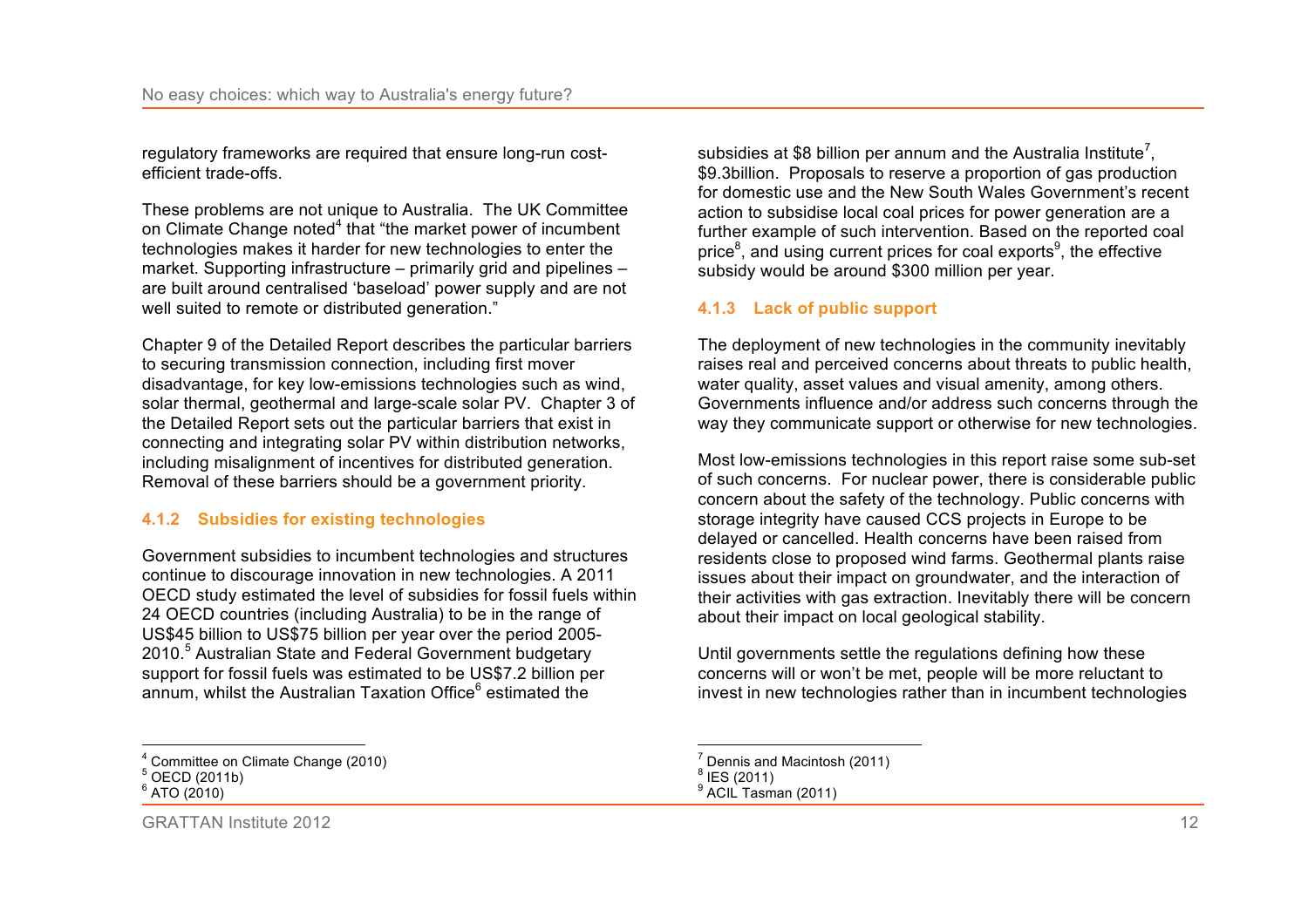where the rules of the game are established and future costs more certain.

#### **4.2 Market failure – in theory**

Government intervention in markets is justified where actions that would benefit society do not also result in a commensurate private benefit.<sup>10</sup> For example, the creators of new knowledge and skills through R&D often find it practically impossible to exclude others from sharing the benefits of their work. Private firms in this situation are reluctant to invest in R&D if they will not earn additional revenue for their R&D expenditure. Without government intervention, market-driven investment in R&D will be less than would provide the optimal public benefit. This is one reason why governments fund university research.

Thus there is "market failure" whenever a private actor does not take on socially desirable costs because they won't result in commercial returns. This may be because an early mover incurs costs that also benefit subsequent entrants, with the result that followers have lower costs but earn the same revenues. Or it may be because private actors individually perceive uncertainty (which they treat as a cost) whereas society sees the collective outcome as certain.

#### **4.3 Market structure – high costs**

Early movers on new low emissions electricity technologies face higher costs than followers. This is true for the research and development of these technologies, and is also an issue for demonstration plants and the first few plants constructed in a jurisdiction.

#### **4.3.1 Finance**

Finance costs are higher for first movers who use technologies that are not well understood by their financiers. Financiers faced with a new technology will either incur higher costs in managing risks unfamiliar from conventional generation, or will see the project as higher risk than conventional generation. This perceived higher risk may spur the financier to demand a higher interest rate or internal rate of return. Or debt funders may demand that a higher percentage of the project be equity financed than would be the case for conventional generation. The perception of higher risk may also be reflected in more onerous terms and conditions. These will inevitably impose higher effective costs of finance, so that the total costs of an early project are higher.

Subsequent projects will have relatively lower finance costs because their financiers will understand the technologies. They will have an advantage in competing with early movers whose cost base reflects the initial uncertainty of lenders.

In their report for the IPCC on the financing challenges for renewable energy projects, Mitchell et al<sup>11</sup> noted: "Developers of RE projects are often under-financed. Additional development costs imposed by financiers on under-capitalized developers during due diligence can significantly jeopardize a project". The UK Energy Research Centre  $(2007)^{12}$  also highlighted these financing challenges in relation to high capital cost investments common to low-emission technologies.

 $\overline{a}$  $11$  Mitchell et al (2011)

 $12$  Gross et al (2007)

 $\overline{1}$  $10$  Stern (2007)

GRATTAN Institute 2012 13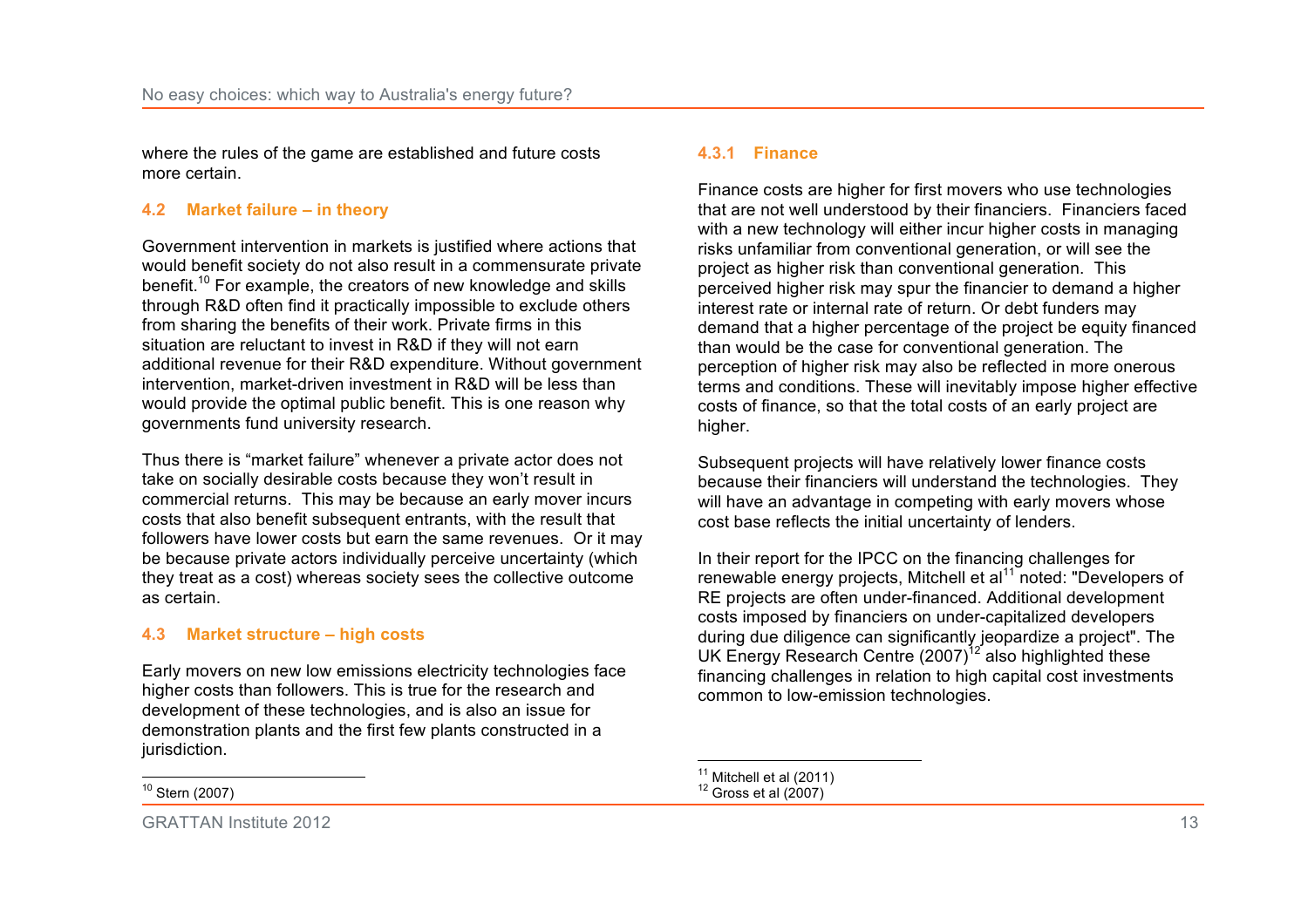#### **4.3.2 Minimum scale**

The minimum scale of investment is particularly high for many new electricity generation technologies, at the same time as they are inherently complex and high risk.<sup>13</sup> Very few substantial companies will "bet the company" on a project that is also high risk. Some low-emissions technologies, particularly nuclear and CCS, require an investment in the order of \$1 billion even for a demonstration plant. There are few energy companies globally, and none in Australia, that can afford to invest this amount without a very high probability of success.

In a 2009 report on the economics of nuclear power<sup>14</sup>, Citigroup analysts concluded that the development risks were "so large and variable that individually they could bring even the largest utility company to its knees financially". The Climate Group and Ecofin estimated that given the relatively high risks of CCS, and a corporate desire to avoid investing more than a small percentage of enterprise value in high-risk ventures, a company would need an enterprise value of over EURO100 billion to take on the risk of financing a 1,000 MW commercial CCS plant. This is larger than the enterprise value of all but one of the largest utilities in Europe, as shown in Figure 4.1. By way of comparison, Origin Energy and AGL Energy, the largest listed integrated energy companies in Australia, have market capitalisations of around \$16 billion and \$7 billion respectively.



**Figure 4.1 Enterprise value of European utilities required to finance a 1,000 megawatt CCS plant**

*Source: The Climate Group et al., (2010)*

#### **4.3.3 Resource mapping**

For several low-emission technologies, understanding the potential of the underlying resource is vital to achieving the confidence necessary to embark on major commercial-scale projects. However, private firms undertaking such early-stage data acquisition incur costs in that that the information will almost inevitably leak out to benefit future competitors. The nature of the information is such that it is very difficult to protect using existing intellectual property regimes.

 $\overline{1}$  $13$  Committee on Climate Change (2010), Stern (2007)

<sup>&</sup>lt;sup>14</sup> Citigroup Global Markets (2009)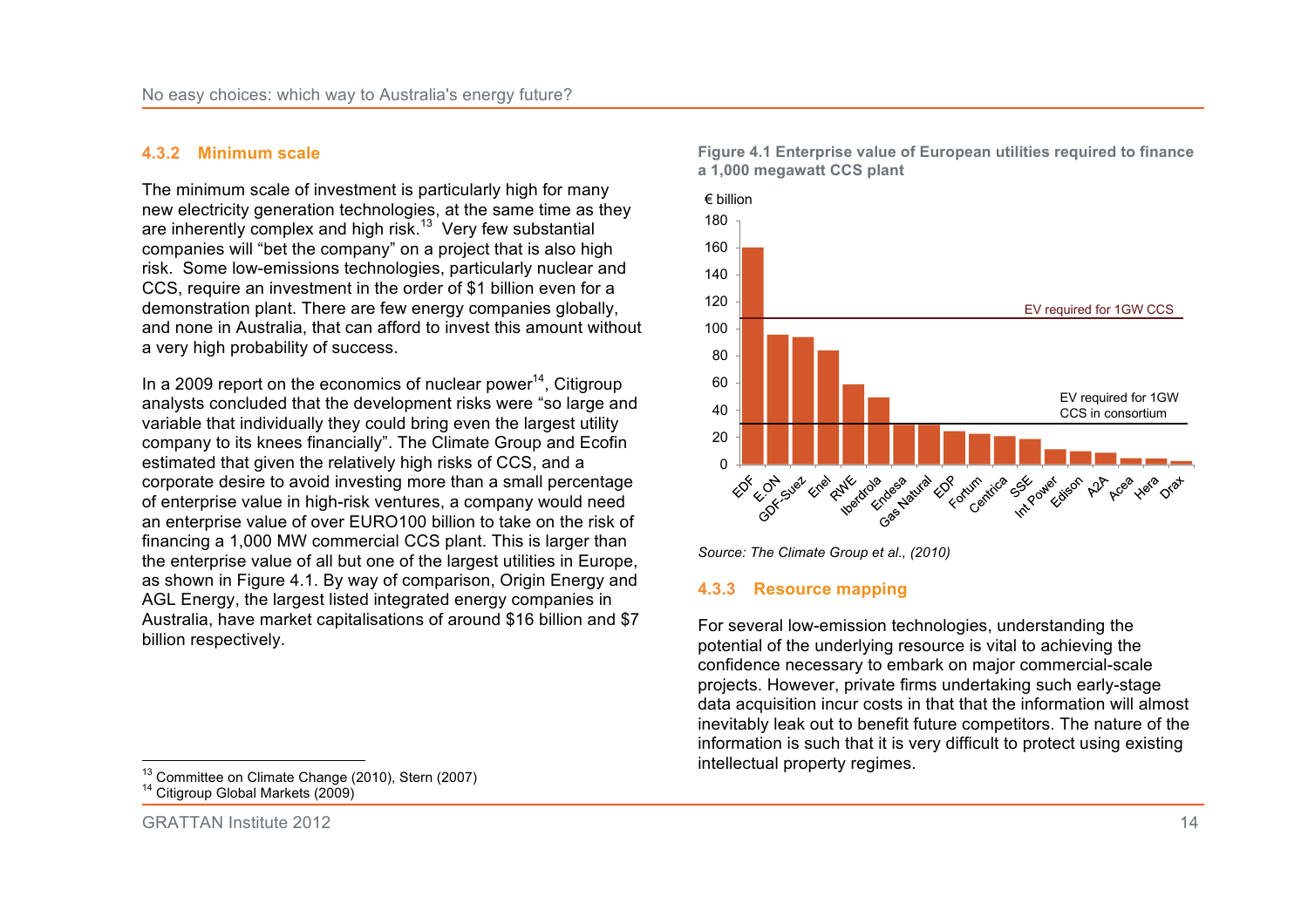For example, although government geosciences agencies have already undertaken considerable assessment of CO2 storage potential and made the data available to industry, five to 10 years of further greenfield storage assessment will be required to underpin commercial projects.<sup>15</sup> Similar challenges apply to early movers in geothermal and concentrating solar energy, as explored further in the Detailed Report.

## **4.3.4 Regulatory costs**

The builder of a demonstration plant or the first substantial plant using a new technology may also incur substantially higher regulatory costs than will be incurred for subsequent plants. Governments may well only work through some of these issues once there is a live project. The constructor of the first project in a jurisdiction may often be left waiting when a novel problem arises and government takes time to indicate how it will be resolved.

In some cases, community concerns such as those identified in 4.1.3, may already be reflected in legislation or regulation. These include the exclusion of nuclear power or the application of buffer zones for wind farms.

Even after a regulatory framework has been set up, the constructor of a demonstration plant in Australia can expect significant delays as policy issues arise through practice.

All of the low-emissions generation technologies have very substantial capital costs – for most of the technologies this is the dominant cost. Once an investor has started to incur these costs, anything that delays commissioning substantially adds to the cost of the project.

Of course, this regulatory uncertainty itself adds to costs for early constructors of new electricity technologies. Even if government succeeds in articulating a regulatory framework well in advance, and avoids delaying the project through any policy decisions that arise in practice, the *possibility* that this might happen is an additional risk that adds to financing costs, as discussed above.

Governments can reduce the obstacles for early movers by providing public information and setting up robust planning and approval processes. In the case of nuclear energy, the public engagement, political process, and policy implementation is likely to take many years. Governments are unlikely to entirely eliminate the additional regulatory costs faced by early movers.

## **4.4 Market structure – low rewards**

Early movers facing the higher financing, resource mapping, regulatory and technology development costs as detailed in the last section get little reward for incurring these higher costs.

## **4.4.1 No premium for early movers**

Because electricity is an undifferentiated product, innovations do not earn more, and intellectual property may not be defensible. In most industries there is a substantial premium for bringing an innovation to market. Early adopters are often prepared to pay a premium for a new technology. Even if the developer cannot protect its intellectual property, there is usually a space for the developer to reap higher rewards while subsequent entrants identify the opportunity, reverse-engineer the innovation, and bring their offering to market.

By contrast, developers of new electricity generation technologies usually do not earn such a premium. Electricity is an unusually

 $\overline{1}$ <sup>15</sup> Global CCS Institute (2011)

GRATTAN Institute 2012 15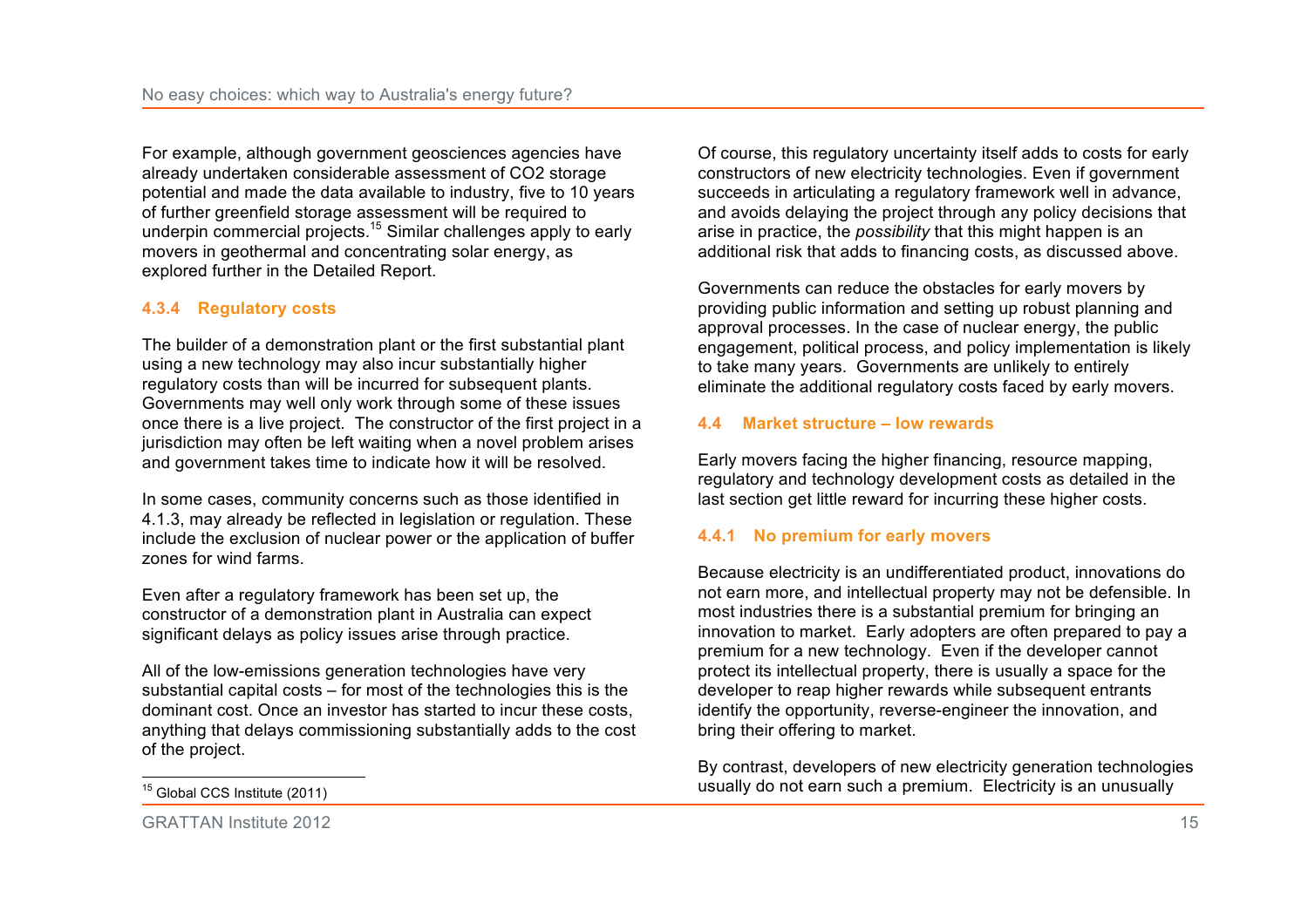pure commodity: from a consumer's perspective electricity is all the same, however it is generated.

The only exception might be consumers who are prepared to pay a premium knowing that their power is green. In Australia this is a small proportion of the total generation market (less than 1% of Australia's electricity demand), and it may well become smaller once a carbon price is in place and there is a public perception that greenhouse concerns are already built into prices..

## **4.4.2 Discounted value of carbon pricing**

Early movers cannot bank the full value of projected higher longterm revenues for low emissions electricity because government policy on climate change and energy is inherently not reliable and continues to shift.

Demand for low-emissions technology is created by government policy in order to price the environmental impact of carbon emissions. But there is significant uncertainty about the long-term credibility of the policy commitment, when energy infrastructure investment needs a high level of predictability.

Electricity sector investments are subject to many risks and uncertainties, including over climate change policy. This uncertainty encourages firms to delay investment to keep options open in the short term in the expectation that they can make better informed decisions later. As a result there is less investment in the technologies needed than is socially desirable.

In an ideal world government would legislate emissions constraints over several decades. The private sector could confidently rely on this to form a view about the likely path of the carbon price over time and the relative merits of investing now or

later and in which emission reduction technologies. Speculators would also emerge to arbitrage – or carry the investment risk – between carbon prices today and those likely in the future. Investors could then understand the potential future pay-offs of investments made today in developing improved abatement technologies for the future.

Unfortunately, people cannot confidently rely on carbon prices more than a few years ahead, because:

- **1.** Current parliaments are unable to securely bind future parliaments to their decisions. Even if a parliament were to set an emissions constraint several decades into the future, future parliaments could rescind or alter it. This perennial challenge is particularly acute in today's political environment that lacks consensus on carbon pricing.
- **2.** The international nature of the climate change problem means that Australian government commitments depend on what other governments do. Consequently future Australian carbon prices are uncertain because of considerable uncertainty over likely future levels of international action to reduce emissions.
- **3.** The market in carbon emissions permits is new and establishing a reputation for credibility and commitment simply takes time. Over time, as increasing levels of investment are made on the basis of a particular market design, it becomes less vulnerable to arbitrary government policy change.
- **4.** The energy system vital to our modern economy has evolved over 200 years.<sup>16</sup> This creates a degree of inertia and incrementalism that simply means it is hard to make the

 $\overline{a}$ <sup>16</sup> Shell International (2007)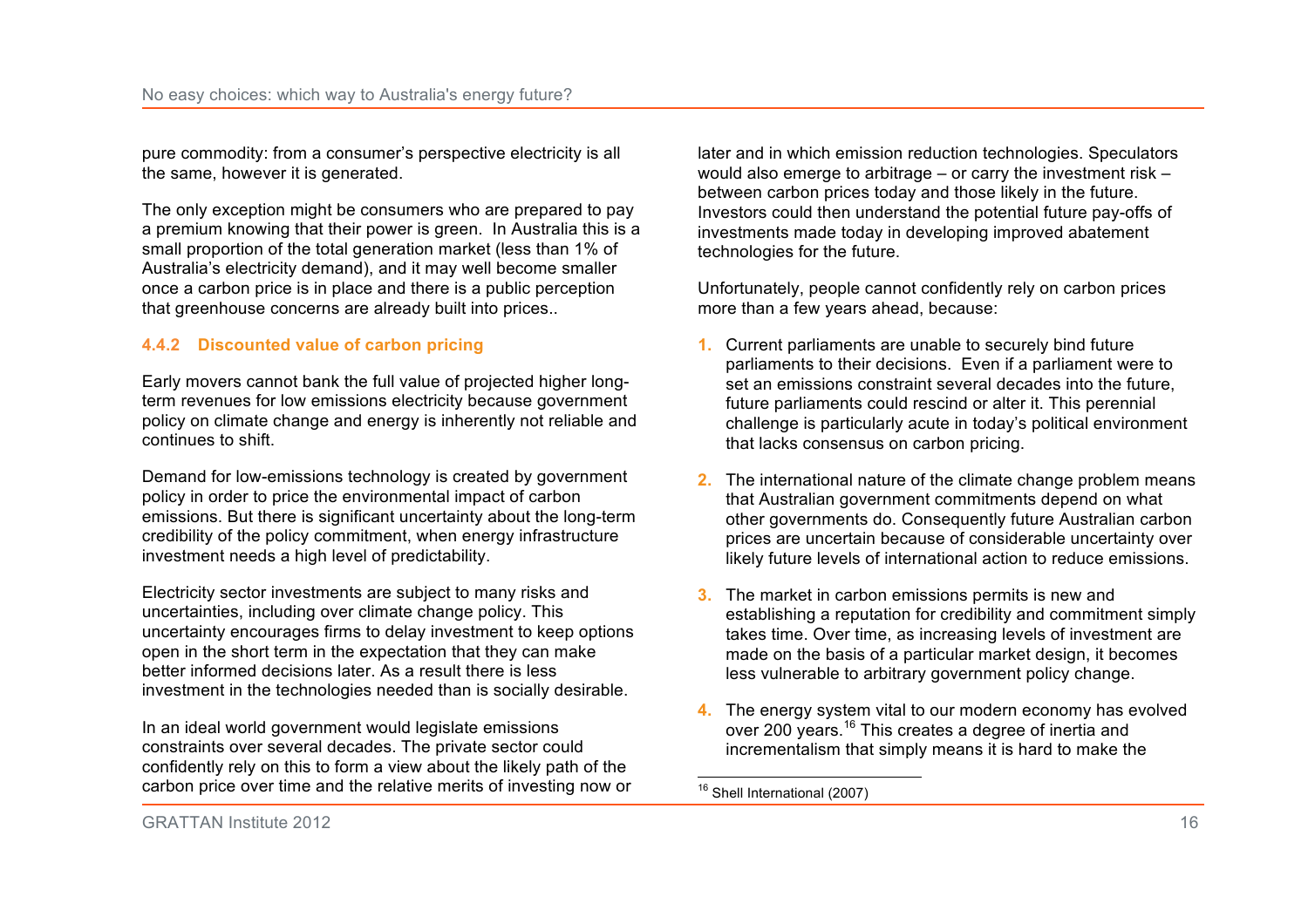changes that would lead to long-term credibility of emission reduction targets. Investors fear that any tension between maintaining the stability of the energy system and emissions reduction will be resolved in favour of stability.

**5.** Credibility is particularly hard to establish because the scope of the emissions market is wider, and is being implemented more quickly, than any previous environmental market. The emissions price will apply to several sectors of the economy, with emissions reductions to be achieved through potentially hundreds of technological or behavioural changes. By contrast, the Renewable Energy Target (RET) scheme, for example, affects only the electricity generation sector and a small number of technologies. Even then the market for certificates under the RET faced uncertainty and limited forward trading, particularly after the 2003 review, $17$  but its smaller and narrower focus meant that the broader economic impact of this was modest.

This does not undermine the rationale for a long-term carbon pricing regime. Without one, investment uncertainty would be even greater. Government intervention by regulation is an alternative, but one that is ill-suited to efficiently delivering the breadth and scale of change that is required. Regulation is more likely to be effective when the scope of required change is narrow and the alternatives to the status quo well understood, such as with appliance standards.

The above characteristics mean that the private sector is likely to discount future revenues reliant on a carbon price for many years, and therefore hesitate to make large investments in low carbon technologies.

There is evidence that uncertainty about future carbon pricing policy is affecting investor decisions both in Australia and overseas.

The Investor Reference Group on Investment Activity in the Electricity Generation Sector (Investor Reference Group) reports that uncertainty is manifesting itself in shorter trading horizons and reduced activity in over-the-counter contract markets. The Group concluded that '*investors will need confidence in the stability of the carbon policy over a long period before committing to...assets*'.<sup>18</sup>

The Group also points out that only one merchant or independent base load power generator has been built in the NEM since 2002, and development of a further 22,000 megawatts of 'announced' generation projects has stalled.<sup>19</sup> However, this is not solely a consequence of carbon price uncertainty. The lack of base load investment is due to relatively low wholesale electricity prices and alternate investments in peaking plant to address a range of uncertainties in the electricity system.<sup>20</sup>

Sub-optimal investment and underperformance of utilities is also occurring overseas, due in part to policy "inconsistency" and

 $\overline{a}$ 

 $\overline{1}$ <sup>17</sup> MMA (2002)

<sup>&</sup>lt;sup>18</sup> Investor Reference Group on Investment Activity in the Electricity Generation Sector (2011)

Investor Reference Group on Investment Activity in the Electricity Generation Sector (2011)  $20$  Garnaut (2011b)

GRATTAN Institute 2012 17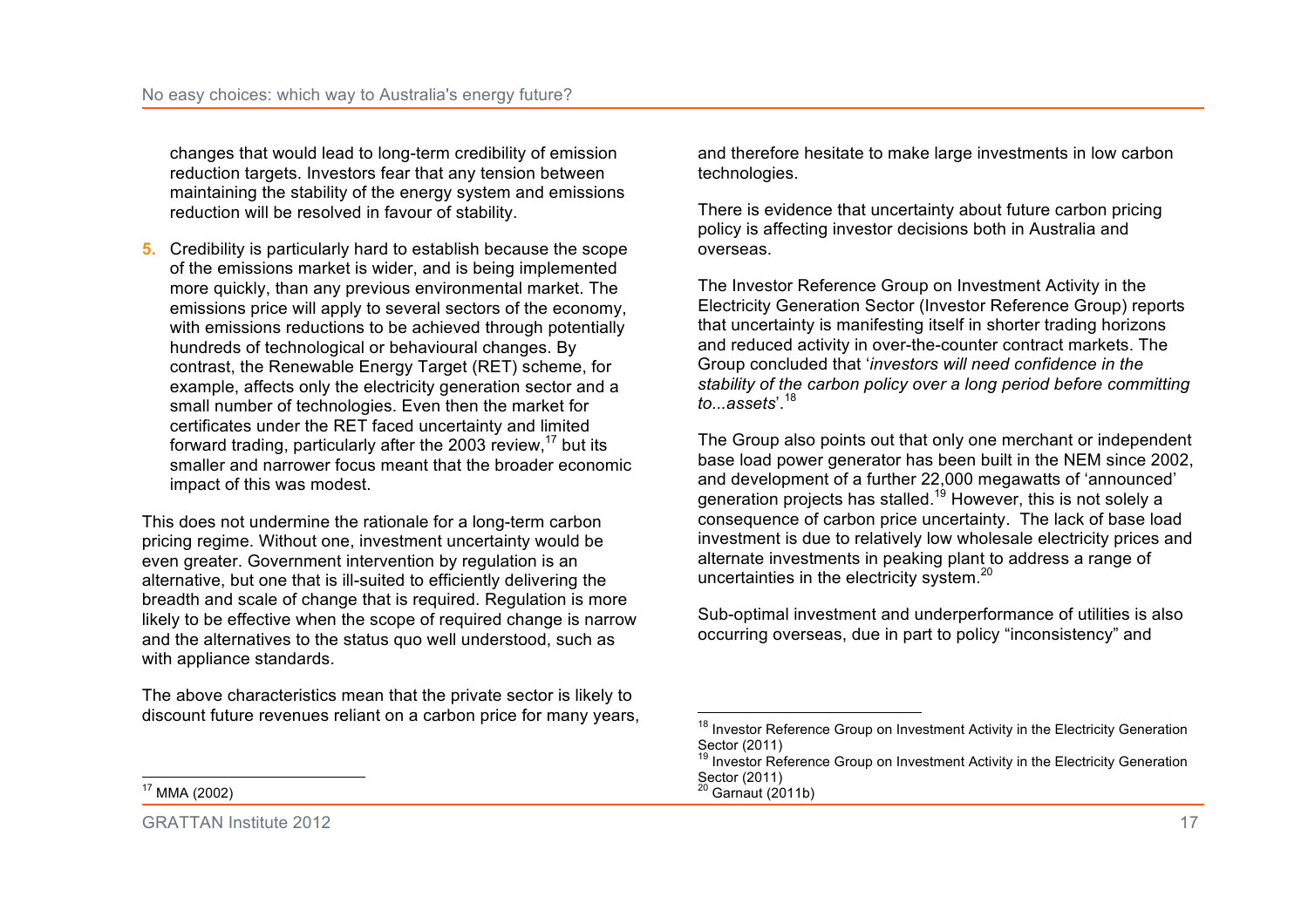uncertainty being priced into equity markets by European utilities.<sup>21</sup>

A major survey of 65 European power utilities and 136 power technology providers indicates that the price of EU emission permits does influence their investment decisions. However, the survey also showed that shifting public opinion, government policies such as feed-in tariffs for renewable energy and unclear government statements about long-term climate change policy all create damaging uncertainty for investments with longer-term pay-offs. It also found wide variance in  $CO<sub>2</sub>$  price expectations. Most respondents expressed substantial uncertainty about the likely carbon price in 2020.

Similarly, surveys of European carbon market participants show a fall in confidence that there will be a global reference price for carbon in 2020. In 2011 60% expected one, down from 72% in 2009 and 66% in 2010.<sup>22</sup>

This uncertainty is apparent in existing international emissions markets. For example, there is relatively little futures trading of certified emissions reductions (CERs) generated under the Clean Development Mechanism (CDM) of the Kyoto Protocol. For post-2015 CER contracts there is "zero liquidity".<sup>23</sup>

After consulting stakeholders and modelling the impact of different carbon prices, and uncertainty, on low-emissions investment, the UK Government concluded that uncertainty justified changes to its climate change policy. It stated that the carbon price – which has been in place for several years – '*has not been stable, certain or* 

GRATTAN Institute 2012 18

*high enough to encourage sufficient investment in low-carbon electricity generation in the UK'*. 24

### **4.4.3 Systemic under-pricing of carbon**

Governments will tend to underprice the externality of greenhouse gas emissions due to political realities, providing a further incentive towards disinvestment in long-term technology development. For example, the Australian Government was a party to the Copenhagen Accord in 2009 that identified an ultimate objective of stabilising greenhouse gas concentrations in the atmosphere at a level consistent with a global temperature increase below 2 degrees Celsius. Australia's 5% reduction target embodied in the current Clean Energy Future legislation falls well short of consistency with this objective $25$ .

## **4.5 Past experience**

Given the high costs and limited rewards, investment in R&D relative to revenue has always been lower in electricity generating technology relative to other industries such as car manufacturing electronics, as shown in Figure 4.2. Given the uncertainties of carbon pricing discussed in 4.4.2, without government intervention, private investment in the development of low emission electricity is likely to be even lower.

 $21$ Peetermans (2011)

 $22$  Point Carbon (2011)

 $23$  Peetermans (2011)

 $\overline{a}$  $^{24}$  UK DECC (2011b): 34  $^{25}$  Garnaut (2008)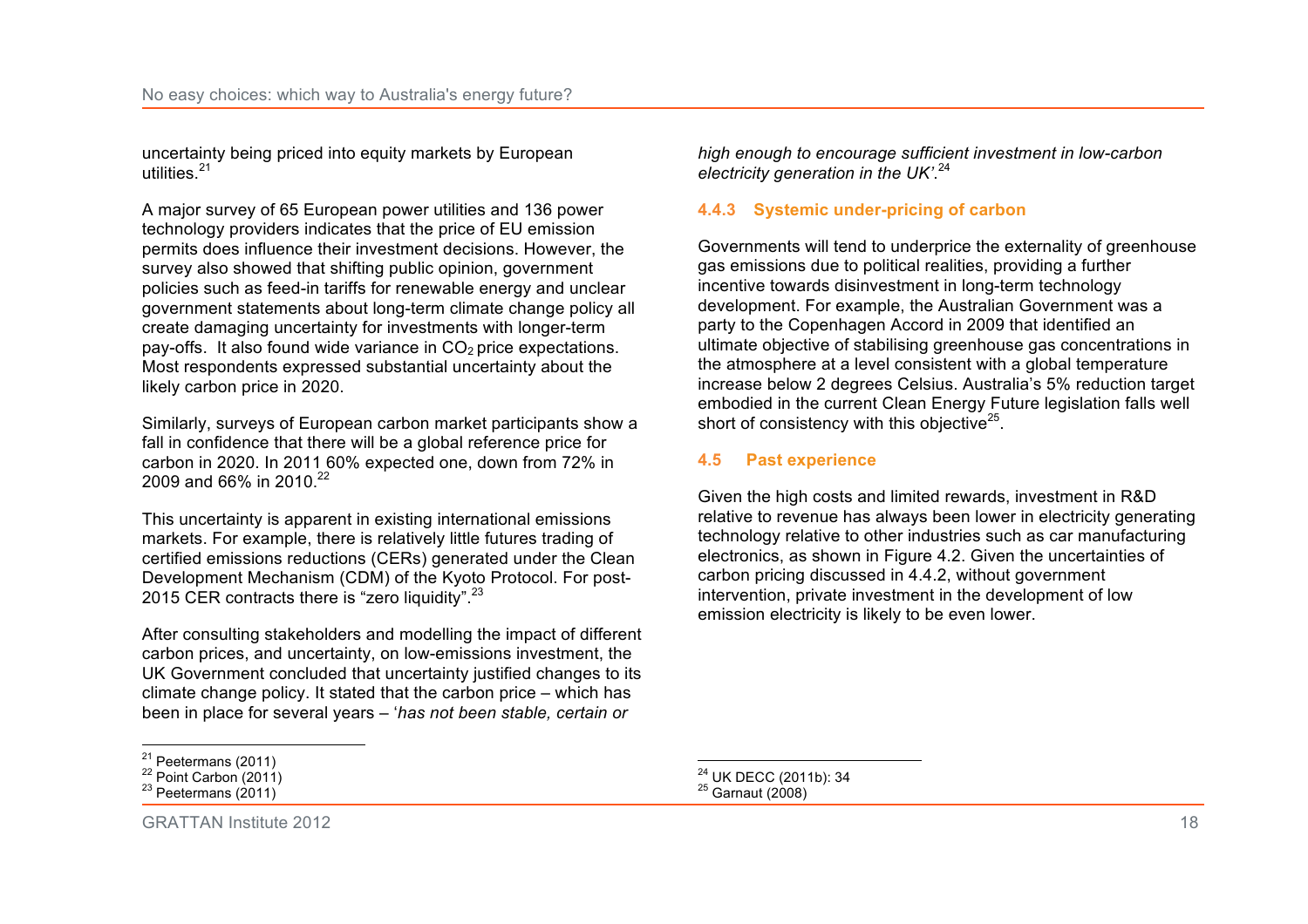#### No easy choices: which way to Australia's energy future?

**Figure 4.2 Business R&D intensity in the UK by sector, 2006 (R&D as percent of value added)**





*Source: Committee on Climate Change (2010)*

These issues partly explain why governments have frequently intervened in the energy sector in the past. Since the  $19<sup>th</sup>$  century subsidies, often justified by the need to ensure energy security and affordability, have been used to drive innovation and change, as shown in Figure 4.3.<sup>26</sup> Also, because the sector is so capitalintensive, governments have often intervened when the projects are so large the private sector cannot borrow the necessary funds.

**Figure 4.3 Energy subsidies as a proportion of the US Federal Budget**



*Note: Year 1 equivalent to inflation-adjusted 1918 Federal Budget*

*Source: Pfund and Healy, (2011)*

GRATTAN Institute 2012 2008 19

 $\overline{a}$  $^{26}$  Pfund and Healy (2011)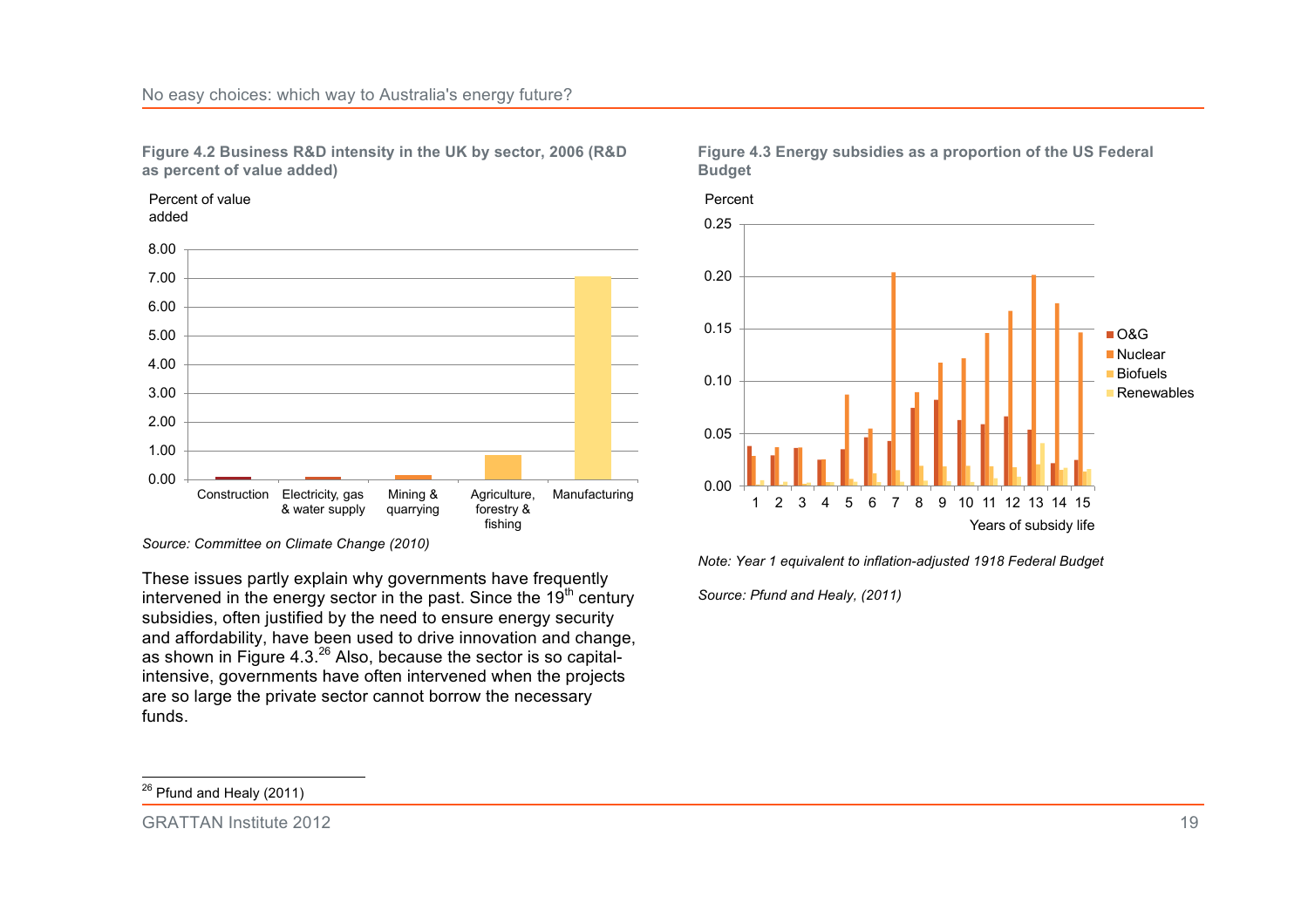# **5 How government should intervene**

#### **5.1 Government interventions to promote an efficient market**

Australian governments can act to reduce the distorting regulations that disadvantage new emissions technologies unfairly. In addition governments must remove a number of barriers to create a "level playing field" between electricity generation technologies. Generally these actions are relatively low cost, and there would be few regrets even if the technology ultimately proved to be unsuccessful or uncompetitive.

### **5.1.1 Structure emissions cap and associated trading scheme to minimise uncertainty**

As described in 4.4.2, investors will discount future emissions prices to reflect uncertainty about whether they will be implemented. Government can reduce (although not eliminate) this uncertainty by using "gateway mechanisms" that set upper and lower bounds on longer-term emissions caps. These would enable investors to plan with greater certainty. The 2008 Garnaut Review, the Prime Minister's Task Group on Emissions Trading report to the Howard Government (2007) and the State and Territory governments (2007) all advocated such gateway mechanisms. The Prime Minister's Task Group on Emissions Trading noted that the "medium-term gateways should...ensure sufficient pressure is applied to accelerate the expected technology development".<sup>27</sup>

### **5.1.2 Map resources**

Governments should maintain and expand funding of exploration and mapping of solar and geological resources to acquire information on resource quality and quantity for solar thermal and geothermal energy and for  $CO<sub>2</sub>$  Storage. This would redress the inability of individual firms to capture the value of capturing knowledge that is available to all players, as discussed in 4.3.3.

There is already a history of governments playing a valid role in oil and gas exploration. Geoscience agencies fund early-stage data acquisition and then make the data available to companies bidding for acreage to be released under exploration and production programs.

## **5.1.3 Reduce existing subsidies**

In Australia precise quantification of subsidies is subject to a degree of dispute (for example, does concessional tax treatment constitute a subsidy). A genuinely comprehensive assessment that included a range of non-fiscal regulatory distortions is yet to be undertaken. As well as the areas identified in 1.4.2, governments provide a range of other more subtle subsidies. They include price controls over residential electricity prices; cross subsidies that provide electricity to regional areas below costs; the continuing resistance to roll-out of time-of-use pricing for residential consumers; and contracts to provide electricity below market prices to large industrial facilities such as aluminium smelters.

 $\overline{a}$ <sup>27</sup> Prime Minister's Task Group on Emissions Trading (2007)

GRATTAN Institute 2012 20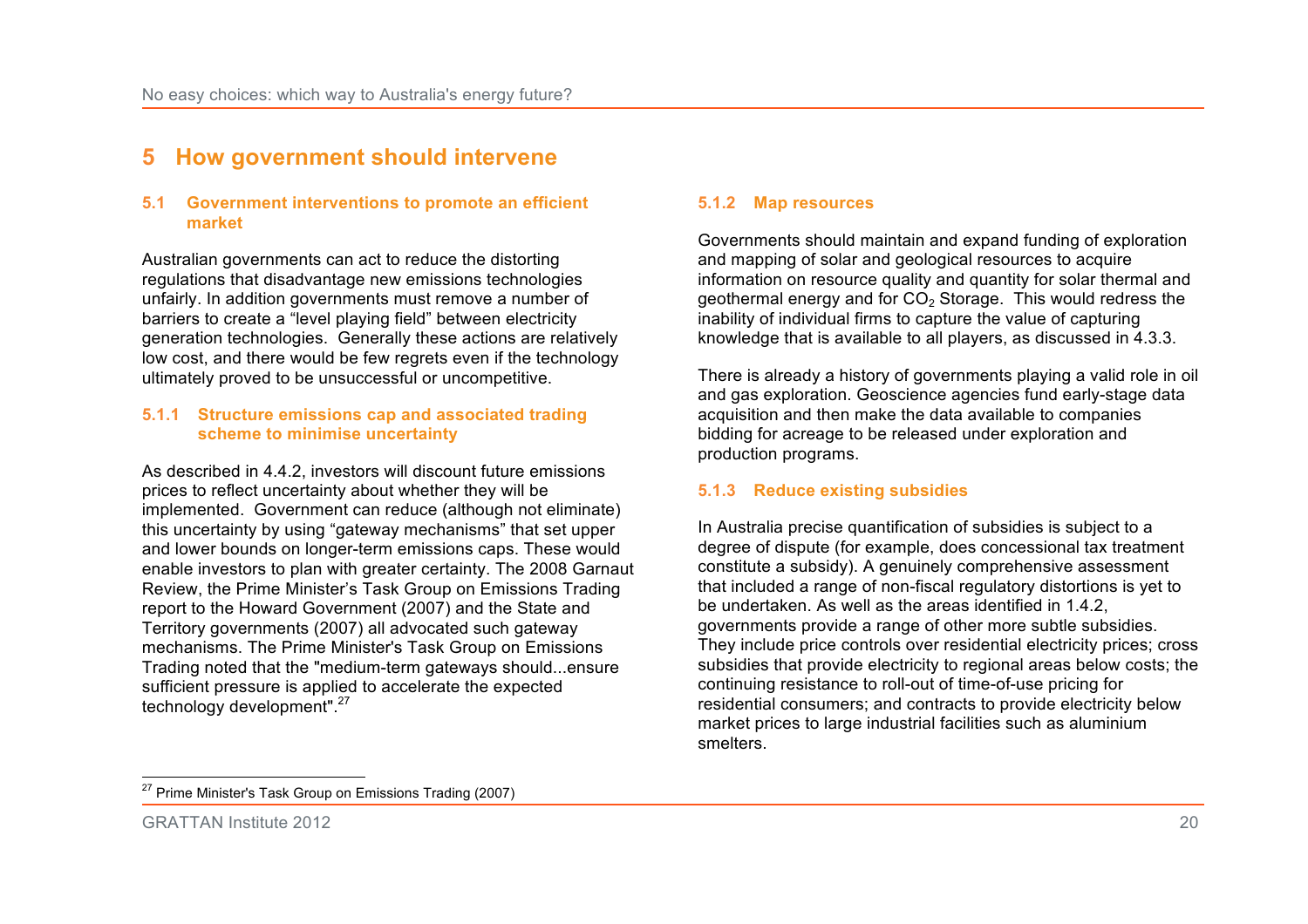A number of these should be immediately phased out, and at the very least, the Productivity Commission should be tasked with tracking and reviewing these assorted subsidies and tax exemptions and their potential effect in undermining the effectiveness of the carbon pricing mechanism.

## **5.1.4 Reform network regulation**

Barriers to the coordination and planning of transmission investment decisions and integration with distribution grids need to be addressed. In the case of transmission, the 2002 Parer Review, the 2008 and 2011 Garnaut Climate Change Reviews and the 2009 AEMC review of energy markets in light of climate change policies $^{28}$  all identified the need for changes in governance structures and processes.<sup>29</sup> Recommended areas for change include planning and approving new connections, charging for extensions into regions involving clusters of generators, and inter-regional charging for capacity that delivers benefits across regional boundaries.

Optimising the value of energy generation capacity such as smallscale solar PV that connects to distribution networks requires the removal of barriers that prevent time-of day pricing, integration with grid management and locational pricing.

## **5.2 Government support for low emissions technologies**

As shown in the last section, the private sector will invest less than is ideal from a social perspective when those who develop, demonstrate, and deploy early examples of new electricity technologies face higher costs than those who follow them, and

when it must discount the expected revenue given the inherent uncertainties of carbon pricing markets.

This justifies at least some government involvement to promote research and development, demonstration and early-stage deployment not only through but beyond the central platform of the emissions trading scheme. However, government intervention needs to be designed without compromising the central policy or leading to unintended consequences, based on a full assessment of the market, the technologies and nature of the market failures.

A carbon price and an efficiently structured electricity market are unlikely to trigger the investment in the electricity sector necessary to meet Australia's multiple objectives of secure, affordable and low-emissions power. Similar conclusions have been reached elsewhere. In 2011, the UK Government announced that, from 2013, a carbon price floor would be introduced to "reduce uncertainty" and provide "a stronger incentive to invest in low-carbon generation". It also announced new contracts to "provide stable financial incentives to invest in all forms of low-carbon electricity generation", saying that "long-term contracts will be the key mechanism for encouraging investment in low-carbon generation by providing greater long-term revenue certainty to investors."<sup>30</sup>

Similarly, Australia's Investor Reference Group concluded in 2011 that carbon pricing would not be "sufficient in itself for investors to make commercial decisions to invest in long lived electricity generation and other energy assets". The Group suggested that effective policy would require "an appropriate framework of complementary measures...additional to a carbon price", including

 $\overline{a}$  $^{28}$  Parer (2002), Garnaut (2008), Garnaut (2011), AEMC (2009)

<sup>29</sup> Parer (2002), Garnaut (2008), Garnaut (2011), AEMC (2009)

 $\overline{a}$  $^{\rm 30}$  UK DECC (2011b), UK DECC (2011c), UK DECC (2011a)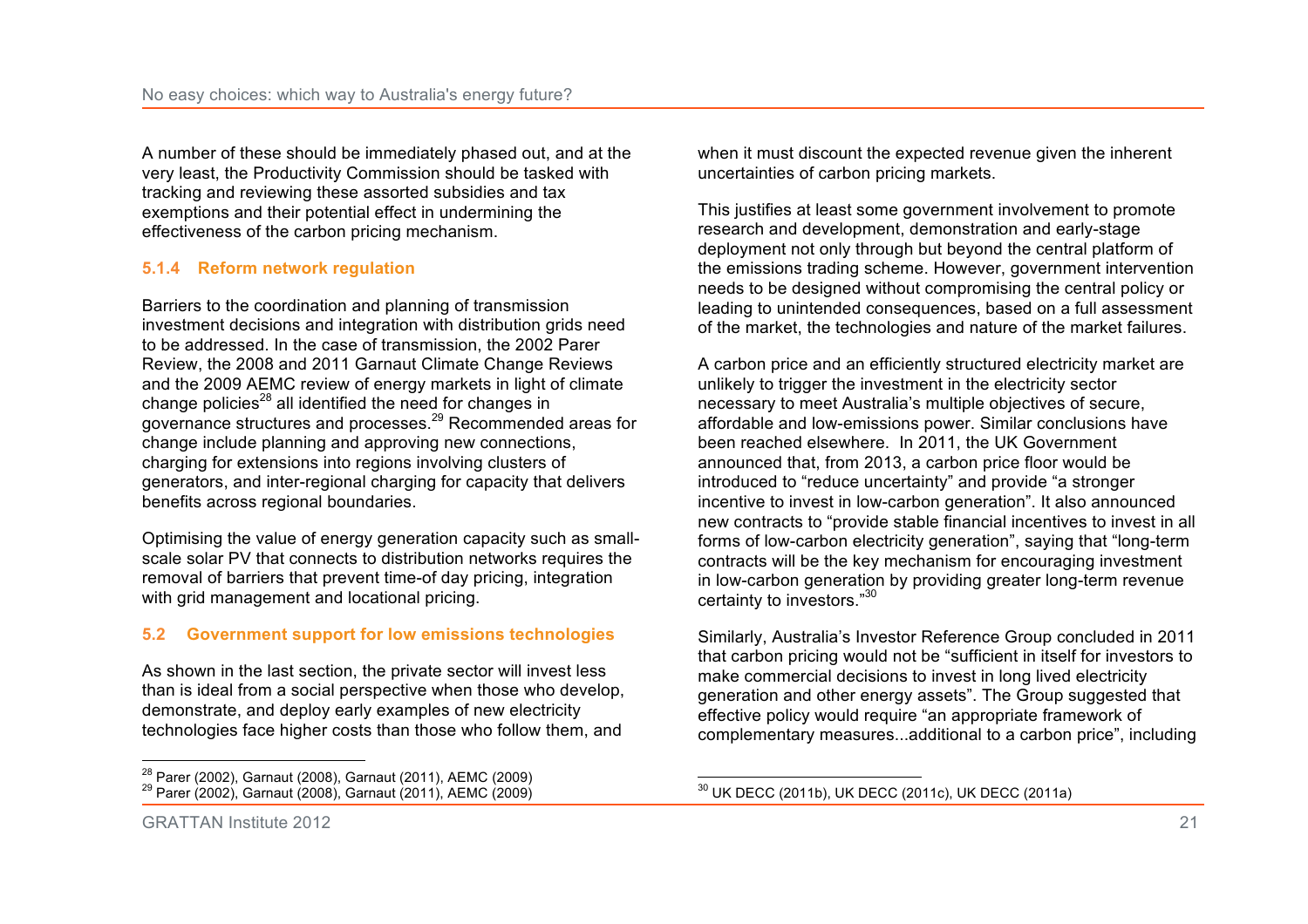policies to develop and deploy low emission technologies.<sup>31</sup> The recent Global Investor Statement on Climate Change, from a group of 285 investors representing \$20 trillion of assets, also called for an "integrated climate change and clean energy policy framework" that included, as well as meaningful and enforceable emissions reduction targets, policies to accelerate the investment in, and deployment of, cleaner energy generation.<sup>32</sup>

Further policy interventions beyond the emissions trading scheme are justified only if the expected benefits exceed the expected costs.<sup>33</sup> Such government interventions must be designed to avoid undermining investor confidence in the emissions market. For example, sudden and substantial short-run price fluctuations, can undermine confidence, as happened when Australian solar rebates and subsidies introduced in 2008-2009 overwhelmed the renewable energy credit market a year later.

## **5.2.1 Research and development**

The R&D and innovation market failure has been described  $34$  as a key factor motivating the need for policy intervention beyond carbon pricing. Markets produce less R&D investment than is socially ideal, as discussed in 4.2. Electricity technologies are particularly prone to under-investment, as discussed in 4.5. When other firms can benefit from much of the knowledge or information produced by electricity technology R&D without paying for the activity, the private sector will tend to underinvest in R&D.<sup>35</sup>

Further R&D would probably lead to significant advances in geothermal, biomass, solar PV, solar thermal and CCS technology. Yet it is less clear that *Australian* governments should support R&D in all of these areas. R&D in many of these technologies will progress elsewhere. Ideally Australian decisions would be informed by international agreements aimed at knowledge sharing and coordination of R&D, $^{36}$  although these often struggle to survive international politics.

Beyond international cooperation, certain technologies may become a source of international competitiveness. For example, countries with significant, favourable geological structures may invest in  $CCS<sup>37</sup>$ , and Australia has had some success in the export of its solar PV R&D.

In his 2008 and 2011 Reports $38$ , Garnaut recommended the support of research and development targeted at "areas of national interest where Australia has a comparative advantage". Technologies assessed in this report that might meet such criteria include CCS and geothermal energy. This report does not canvass the design of such support mechanisms.

## **5.2.2 Demonstration and early deployment**

The high costs and limited rewards for early movers that result in less than the socially optimal level of investment (often described as "market spillovers")<sup>39</sup> also justify government support for demonstration and early deployment of low-emission technologies. Our technology assessments in this Report have

 $\overline{a}$ 

 $\overline{a}$ <sup>31</sup> Investor Reference Group on Investment Activity in the Electricity Generation Sector (2011)

<sup>&</sup>lt;sup>32</sup> Global Investor Statement on Climate Change (2011)

 $33$  OECD (2011a)

 $34$  Mitchell et al (2011)

 $35$  Garnaut (2011a), OECD (2011a), Fischer and Preonas (2010)

 $36$  De Conninck et al (2008), in Fischer (2009)

 $37$  Fischer (2009)

<sup>38</sup> Garnaut (2008), Garnaut (2011c)

<sup>39</sup> Garnaut (2011c), Fischer and Preonas (2010 ), OECD (2011)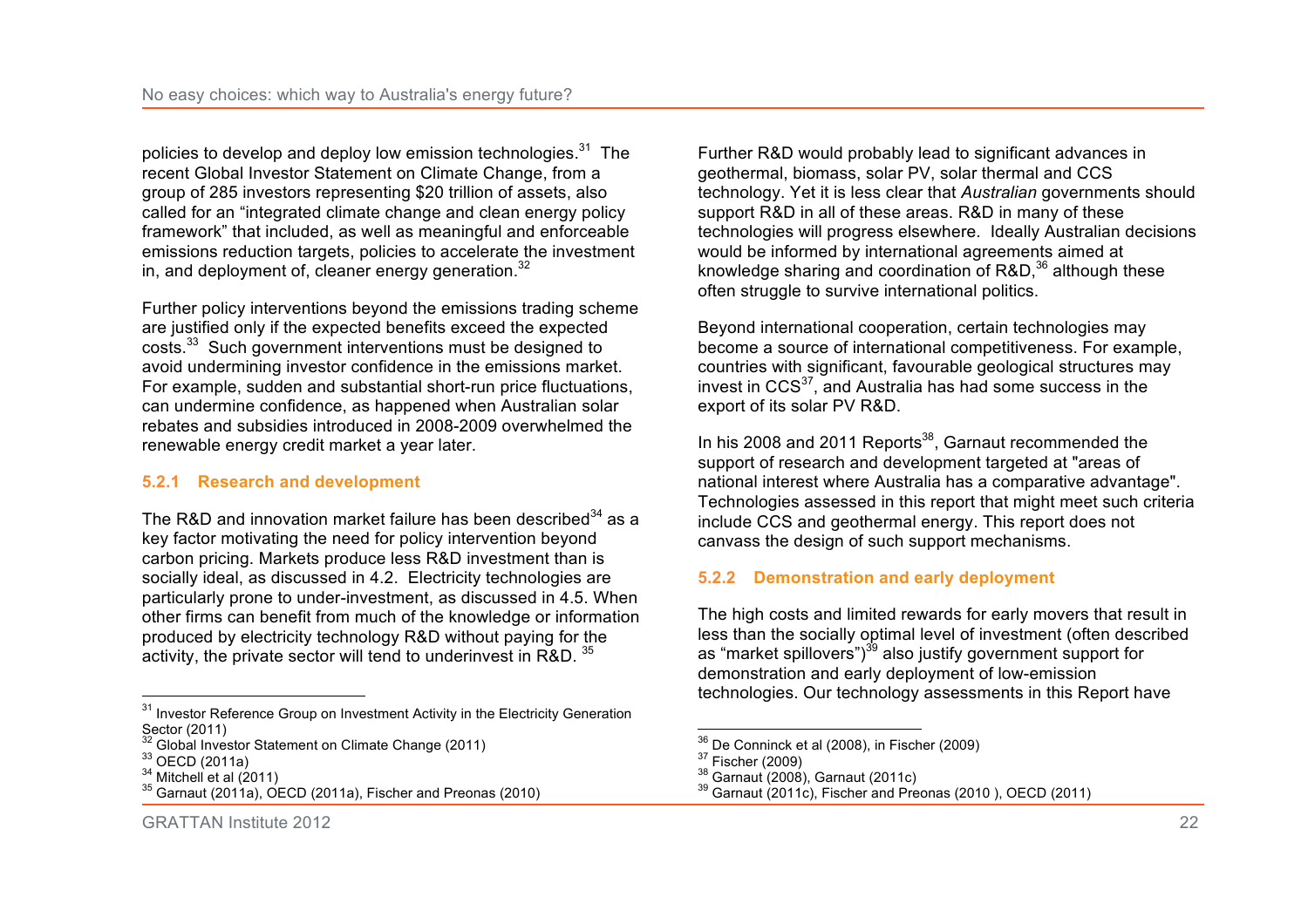identified a range of spillovers, including skills, knowledge and development of regulations. The financial market issues discussed in section 4.3 are particularly acute at this stage of technology development.

Technology development at the demonstration and early deployment stages involves more locally-specific issues and requires more overall funds than at the R&D stage, although risks associated with the technology per se will be lower. Intervention by *Australian* governments should therefore be aimed at projects and technologies likely to resolve these issues and reduce the costs to future players of locally-specific technology development, financing uncertainty, project risk and regulatory definition. $40$ 

## **5.2.3 Rollout**

Once emissions are capped through an emissions trading scheme, there is no case to support technologies beyond addressing the market and system failures identified in this report. It may be argued that setting an insufficiently stringent cap on emissions through the ETS justifies an additional mechanism such as renewable energy or low-emission energy quotas. Whilst an understandable next-best policy and attractive politically, it would be a poor response. The best solution is to set emission caps with environmental integrity, supported by measures that address market failures and barriers.

It follows that existing policy mechanisms such as the Renewable Energy Target and various feed-in-tariffs should then be assessed in this context. The elimination of these existing schemes would require careful management, including grandfathering of existing commitments.

#### $\overline{a}$ <sup>40</sup> Garnaut (2011c)

#### GRATTAN Institute 2012 23

#### **5.2.4 Form of government intervention**

Substantial questions remain about the ideal form of Australian government intervention to support demonstration plants and early deployment.

Governments cannot support low-emissions technology without, to some extent, implicitly making choices about which technologies are likely to be lower cost in the medium term. Given the level of uncertainty about the future costs of all the technologies, no-one can foresee accurately which low emissions technology is most likely to be low cost in the medium term. There is no reason to believe that government has any special ability to foresee these developments, and yet all government decisions about which technologies are eligible for support, and to support particular projects implicitly make choices about technologies.

In the face of such uncertainty, the best strategy is usually to support a variety of options.<sup>41</sup> Although creating options is not the cheapest way to deploy *any one* technology, over time it is the cheapest way to deploy the best technologies and the best results.

In pursuing these options, it is desirable to maximise the incentives to deliver each of them efficiently. The precise form of government assistance will vary depending on the nature of the technology and the obstacles it faces. However, as our report, *Learning the hard way: Australia's policies to reduce emissions*, showed, direct government grants to companies to promote

 $\overline{a}$  $41$  Courtney (2001)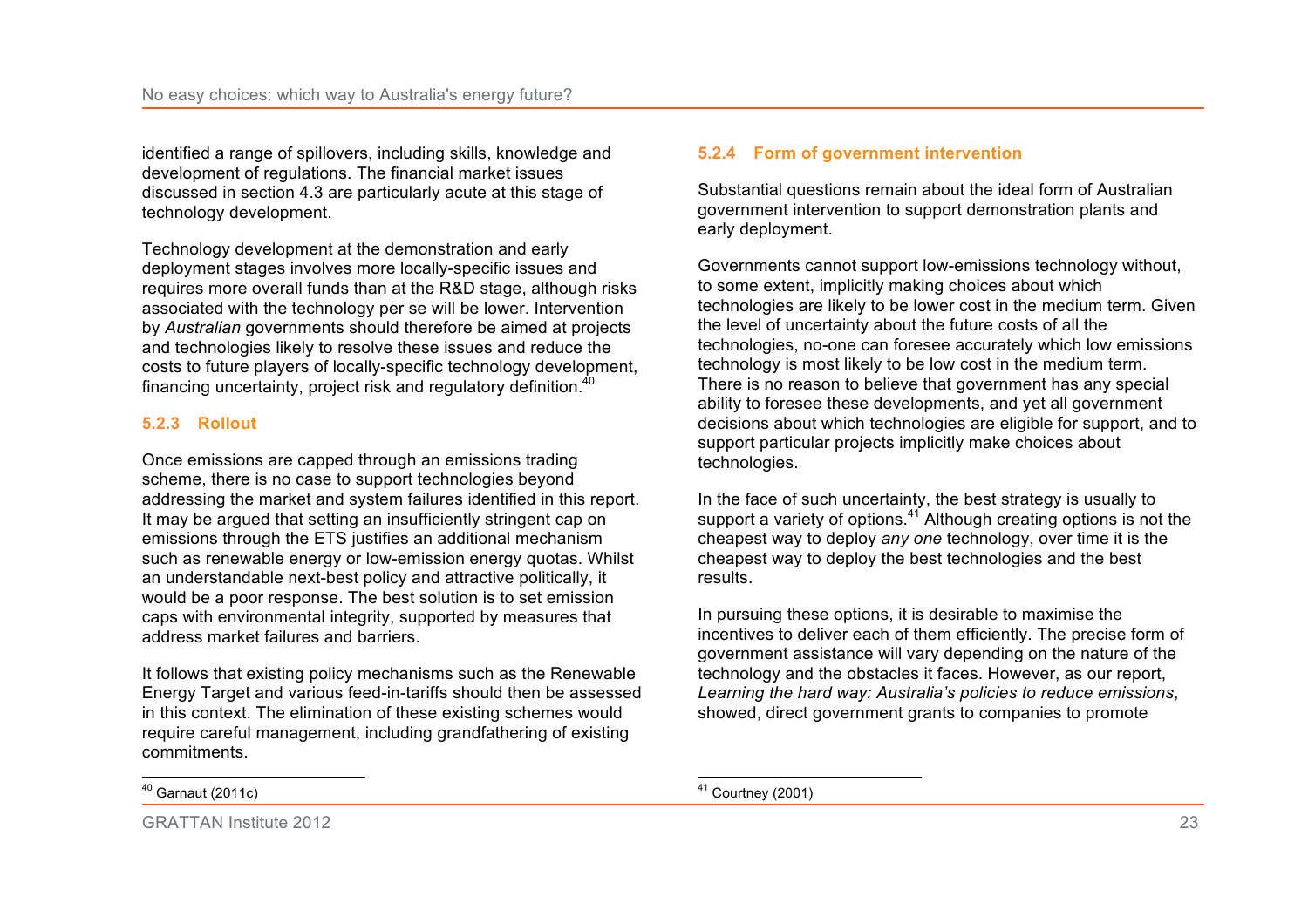individual technologies has a poor track record both in Australia and overseas. Little of the announced money is ever spent.<sup>42</sup>

A subsequent Grattan Institute report will discuss the optimal design of government intervention. Options range from government essentially sponsoring the project itself, taking on all of the material risks, through to schemes such as renewable energy certificates that provide a financial reward to the operator of any low-emissions electricity generator. These trade-offs need to be made in the light of the justifications for intervention discussed in this report, and the nature of the technologies.

 $\overline{a}$ <sup>42</sup> Daley*, et al.* (2011)

GRATTAN Institute 2012 24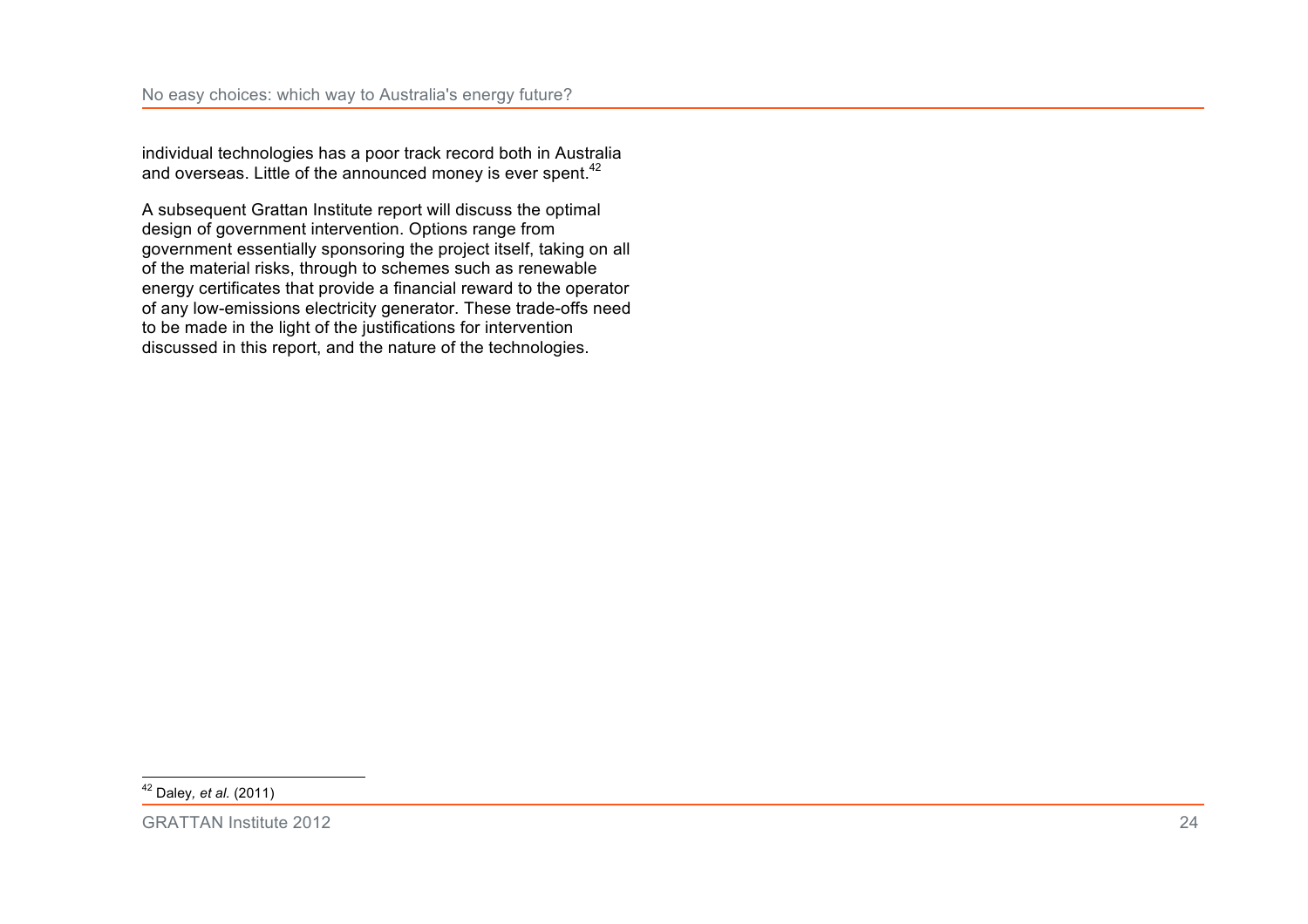# **6 References**

ACIL Tasman (2010) *Review of EPRI cost data.* Report to AEMO and DRET, ACIL Tasman, September

ACIL Tasman (2011) *Impact of Proposed Carbon Price on Black Coal Mining*  Prepared for the Australian Coal Association, June, 2011

AEMC (2009) *Review of Energy Market Frameworks in light of Climate Change Policies: Final Report,* September 2009, Sydney

AEMC (2011) *First interim report: Transmission Frameworks Review.* Australian Energy Markets Commission, EPR0019, 17 November 2011

ATO (2010) Unpublished Treasury freedom of information document document, number 66; Briefing to the PM working group on the G20 commitment, 4 April 2010. Cited by Greenpeace (2011) Greenpeace Tas Reform Priorities Commonwealth Tax SUmmit October 2011 - Fossil Fuel Subsidies.

Citigroup Global Markets (2009) *New Nuclear – The Economics Say No*. November 2009.

Climate Spectator (2010) *Canary in the coal mine,* November, 2010 http://www.climatespectator.com.au/commentary/cobbora-coal-mine-subsidyutilities-power-electricity-price-carbon-price

Committee on Climate Change (2010) *Building a low-carbon economy – the UK's innovation challenge.* Committee on Climate Change, July. London.

Courtney, H (2001) *20/20 foresight: crafting strategy in an uncertain world.*  Harvard Business School Press, Boston, MA

CSIRO (2011) *Unlocking Australia's Energy Potential.* Commonwealth Scientific and Industry Research Organisation. Newcastle.

Daley, J., Edis, T. and Reichl, J. (2011) *Learning the hard way: Australian policies to reduce carbon emissions.* Grattan Institute. Melbourne.

Denniss, R. and Macintosh, A. (2011) *Complementary or contradictory? An analysis of the design of climate policies in Australia,* Policy Brief No. 22, February 2011. The Australia Institute.

DCCEE (2011) *Australia's Emissions Projections 2010.* Commonwealth of Australia. Canberra, ACT.

EPRI (2010) *Australian Electricity Generation Technology Costs – Reference Case 2010.* Report to Department of Resources, Energy and Tourism. Canberra, ACT.

Fischer, C (2009) *The Role of Technology Policies in Climate Mitigation*  Resources for the Future, Washington, DC

Fischer, C. and Preonas, L. (2010) *Combining Policies for Renewable Energy, Is the Whole Less than the Sum of the Parts?* Resources for the Future, Washington, DC

Garnaut, R. (2008) *The Garnaut Climate Change Review - Final Report.* Cambridge University Press. Port Melbourne.

Garnaut (2011) Australia in the Global Response to Climate Change. Commonwealth of Australia, ACT, Cambridge University Press

Garnaut, R. (2011a) *Update Paper 6: Carbon Pricing and Reducing Australia's Emissions.* Commonwealth of Australia. Canberra, ACT.

Garnaut, R. (2011b) *Update Paper 8: Transforming the Electricity Sector*  Commonwealth of Australia, Canberra, ACT.

Garnaut, R. (2011c) *Update Paper 7: Low emissions technology and the innovation challenge.* Commonwealth of Australia, Canberra, ACT.

Global CCS Institute (2011) *The global status of CCS: 2011.* Canberra, ACT

Gross, R., Heptonstall, P., Blyth, W. (2007) *Investment in electricity generation: the role of costs, incentives and risks.* A report by Imperial College Centre for Energy Policy and Technology (ICEPT) for the Technology and Policy Assessment Function of the UK Energy Research Centre.

Global Investor Statement on Climate Change (2011) *Global Investor Statement on Climate Change*. http://www.ceres.org/files/press-files/2011-global-investorstatement-on-climate-change/official-2011-global-investor-statement-on-climatechange.

Hayward, J. A., Graham, P. W. and Campbell, P. K. (2010) *Projections of the future costs of electricity generating technologies: An application of CSIRO's Global and Local Learning Model (GALLM).* Newcastle. http://www.csiro.au/resources/GALLM-report.html.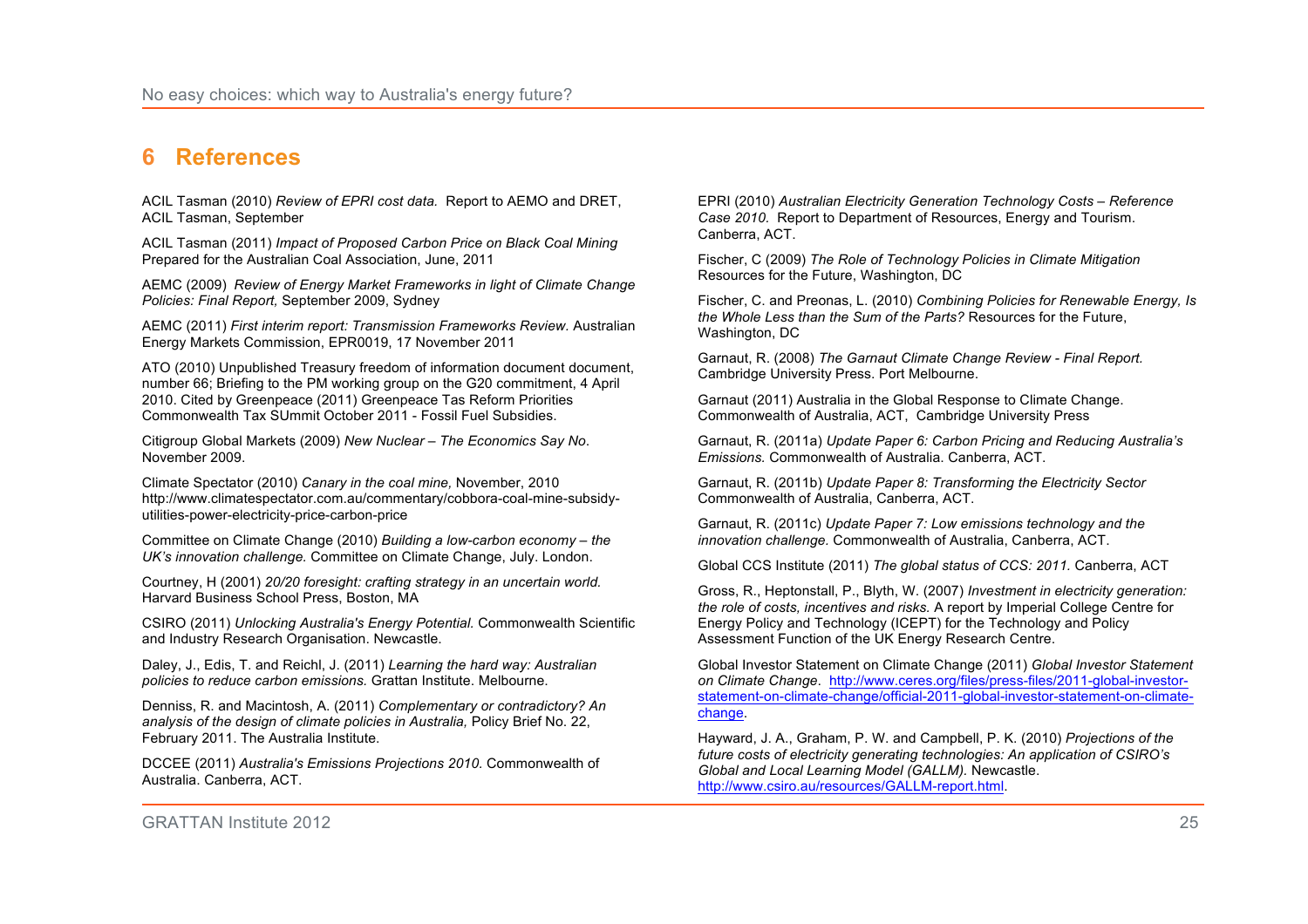IEA (2010) *Projected Costs of Generating Electricity: 2010 Edition.* OECD/IEA. Paris.

IEA Bioenergy (2009) *Bioenergy – a Sustainable and Reliable Energy Source.* International Energy Agency Bioenergy Secretariat. Paris. www.ieabioenergy.com.

IES (2011) Intelligent Energy Systems, *Review of Fuel Costs - A Report to AEMO.* January 2011. From Australian Energy Market Operator's 2011 Statement of Opportunities.

Investor Reference Group on Investment Activity in the Electricity Generation Sector (2011) *Investment Reference Group Report to Commonwealth Minister for Resources and Energy*. Commonwealth of Australia, Canberra, ACT.

Keystone Centre (2007) *Nuclear power joing fact-finding*. June 2007. Colorado.

MCE (2010) *Rule change request - Scale efficient Network Extensions,* February 2010

MIT (2009) *An update of the MIT 2003 Future of nuclear power.* . Massachusetts Institute of Technology.

Mitchell, C.,J.L Sawin, G.R. Pokharel, D. Lammen, Z. Wang, S. Fifita, M. Jaccard, O. Lanhniss, H. Lucas, A. Nadai, R. Trujillo Blanco, E. Usher, A. Verbruggen, R. Wustenhagen, K. Yamaguchi, (2011): *Policy, Financing and Implementation.* In IPCC Special Report on Renewable Energy Sources and Climate Change Mitigation [O.Edenhofer, R. Pichs-Madruga, Y. Sokana, K. Seyboth, P. Matschoss, S. Kadner, T. Zwickel, P. Eickemeier, H. Hansen, S. Schlomer, C. von Stechow (eds)], Cambridge University Press, United Kingdom and New York, NY, USA.

MMA (2002) *Modelling the Price of Renewable Energy Certificates Under the Mandatory Renewable Energy Target.* Report to ORER, M. M. A. P. Ltd.

Moody's Investor Services (2008) *New Nuclear Generating Capacity: Potential Credit Implications for U.S. Investor Owned Utilities*. May 2008.

Neuhoff, K. (2010) *Carbon pricing and Investment Response - Ideas emerging from Roundtable 5th February 2010*. Hosted by DIW Berlin, Climate Policy Initiative, Berlin.

OECD (2011a) *Interactions Between Emission Trading Systems and Other Overlapping Policy Instruments.* General Distribution Document, Environment Directorate, OECD. Paris. www.oecd.org/env/taxes.

OECD (2011b) *Inventory of estimated budgetary support and tax expenditure for fossil fuels.* OECD, October. Paris.

Parer (2002) *Towards a truly national and efficient energy market.* Report to Council of Australian Governments, Commonwealth of Australia, 2002

Peetermans, J. (2011) *Greenhouse Gas Market Report 2011 – Asia and Beyond: the Roadmap to Global Carbon & Energy Markets.* International Emissions Trading Association. Geneva.

Pfund, N. and Healy, B. (2011) *What would Jefferson do? The Historical role of Federal subsidies in shaping America's energy future.* DBL investors.

Point Carbon (2011) *Carbon 2011*. Carbon Market Insights 2011, Amsterdam, Thomson Reuters Point Carbon. http://www.pointcarbon.com/polopoly\_fs/1.1545244!Carbon%202011\_web.pdf.

Prime Minister's Task Group on Emissions Trading (2007) *Report of the Prime Minister's Task Group on Emissions Trading.* Canberra, ACT.

ROAM Consulting (2011) *Projections of Electricity Generation in Australia to 2050.* Report to the Australian Treasury, August.

Severance, C. (2009) *Business risks and costs of new nuclear power.* Centre for American Progress, 5 January 2009.

Shell International (2007) *Technology Futures*. Shell International BV.

SKM-MMA (2011) *LRMC Curves*. Sinclair Knight Merz, Melbourne.

Stern, N. (2007) *The economics of climate change: The Stern Review.* Cambridge University Press. Cambridge.

Stern, N. H. (2007) *Stern Review: The economics of climate change*. H. Treasury. Cambridge University Press, Cambridge.

The Australian Treasury (2011) *Strong growth, low pollution: modelling a carbon price.* Commonwealth of Australia. Canberra ACT.

The Climate Group, Ecofin Research Foundation and Global CCS Institute (2010) *Carbon Capture and Storage: Mobilising Provate Sector Finance.* www.theclimategroup.org/publications/2010/9/20/ccs-mobilising-private-sectorfinance.

UK BERR (2007) *Nuclear power generation cost benefit analysis*. UK Department for Business Enterprise and Regulatory Reform, April 2007.